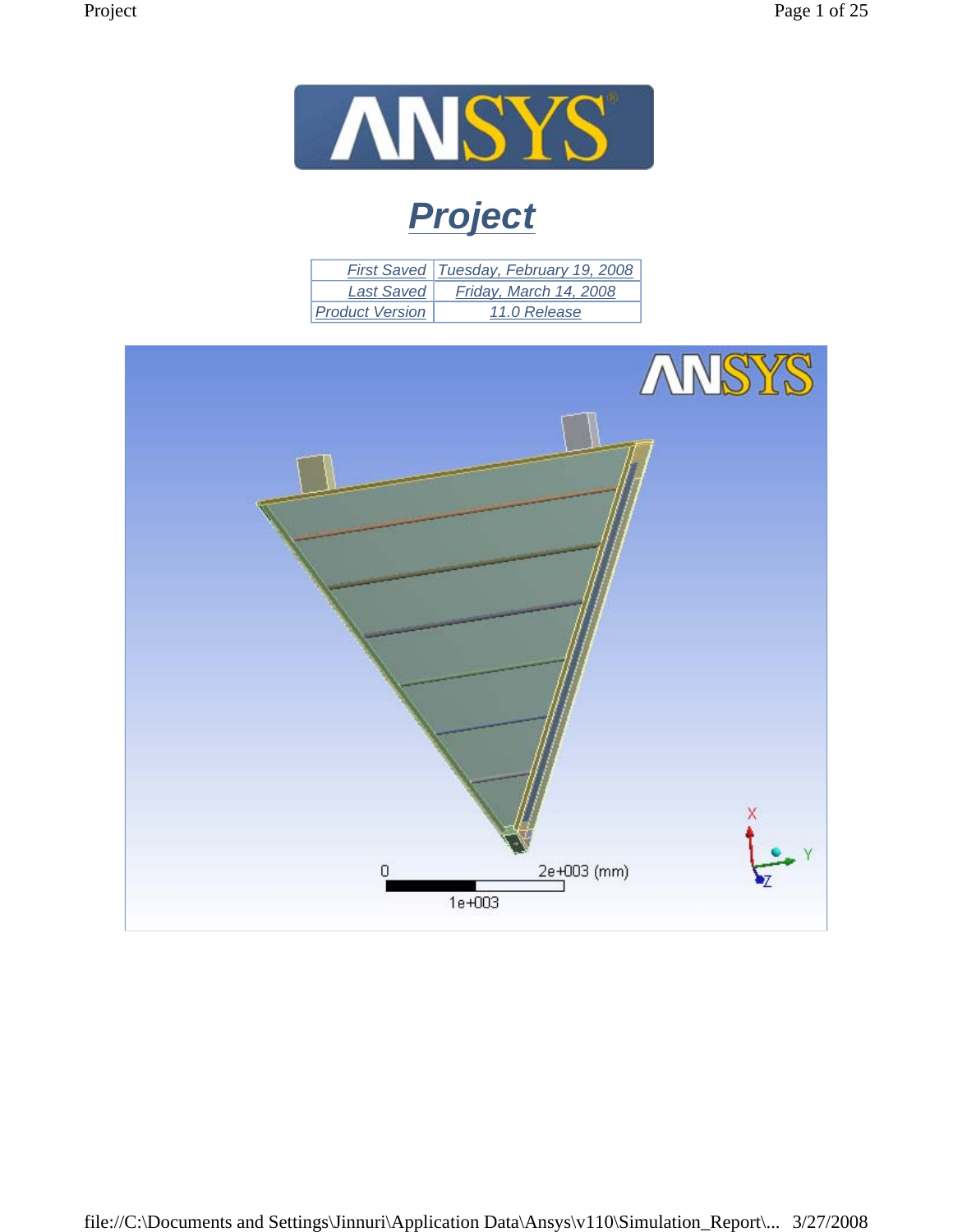## *Contents*

- **Hexcel with deflection** 
	- o Geometry
		- **Parts**
	- $\circ$  Connections
		- Contact Regions
	- o Mesh
		- Patch Independent
	- { Named Selections
	- { **Static Structural**
		- Analysis Settings
		- **Acceleration**
		- **Loads**
		- **Solution** 
			- **Solution Information**
			- **Results**
- **Material Data** 
	- o Polyurethane
	- o Carbon Fiber
	- { Hexcel sheet
	- o Structural Steel

# **Units**

#### **TABLE 1**

|                            | Unit System   Metric (mm, kg, N, °C, s, mV, mA) |
|----------------------------|-------------------------------------------------|
| Angle                      | Degrees                                         |
| <b>Rotational Velocity</b> | rad/s                                           |

**TABLE 2** 

# **Hexcel with deflection**

## *Geometry*

| <b>Hexcel with deflection &gt; Geometry</b> |                                                                           |  |  |  |
|---------------------------------------------|---------------------------------------------------------------------------|--|--|--|
| <b>Object Name</b>                          | Geometry                                                                  |  |  |  |
| State                                       | <b>Fully Defined</b>                                                      |  |  |  |
|                                             | <b>Definition</b>                                                         |  |  |  |
|                                             | Source C:\Documents and Settings\Jinnuri\Desktop\wb\all axis\allaxis.agdb |  |  |  |
| <b>Type</b>                                 | DesignModeler                                                             |  |  |  |
| Length Unit                                 | <b>Millimeters</b>                                                        |  |  |  |
| <b>Element Control</b>                      | Program Controlled                                                        |  |  |  |
| Display Style                               | Part Color                                                                |  |  |  |
|                                             | <b>Bounding Box</b>                                                       |  |  |  |
| Length $X$                                  | 4241.3 mm                                                                 |  |  |  |
| Length Y                                    | 4560.2 mm                                                                 |  |  |  |
| Length $Z$                                  | 2675. mm                                                                  |  |  |  |
|                                             | <b>Properties</b>                                                         |  |  |  |
|                                             |                                                                           |  |  |  |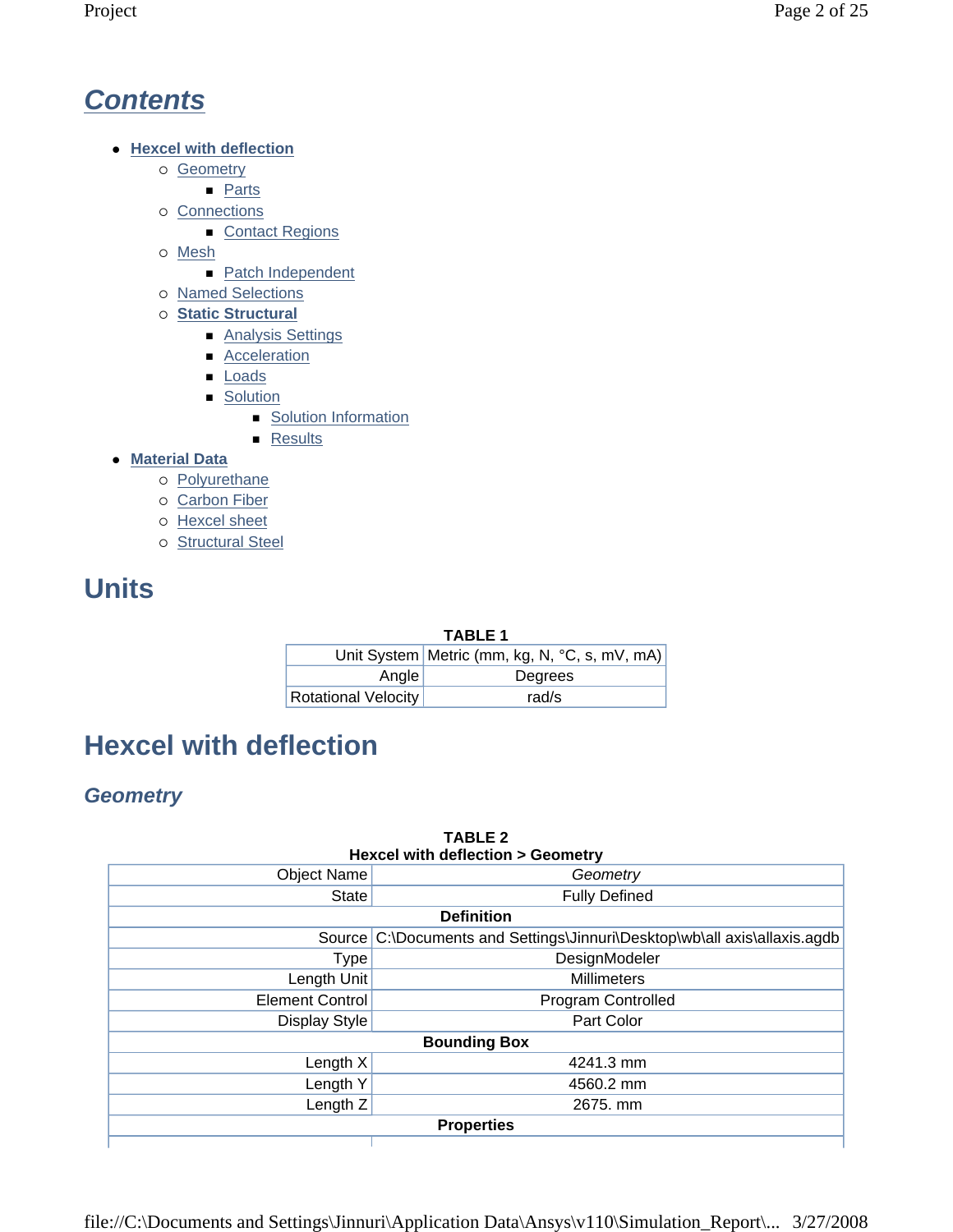| Volume                                   | 9.3496e+008 mm <sup>3</sup> |
|------------------------------------------|-----------------------------|
| Mass                                     | 140.56 kg                   |
|                                          | <b>Statistics</b>           |
| <b>Bodies</b>                            | 23                          |
| <b>Active Bodies</b>                     | 22                          |
| Nodes                                    | 137910                      |
| Elements                                 | 169958                      |
|                                          | <b>Preferences</b>          |
| Import Solid Bodies                      | Yes                         |
| <b>Import Surface Bodies</b>             | Yes                         |
| Import Line Bodies                       | Yes                         |
| <b>Parameter Processing</b>              | Yes                         |
| Personal Parameter Key                   | DS                          |
| <b>CAD Attribute Transfer</b>            | No                          |
| <b>Named Selection Processing</b>        | No                          |
| <b>Material Properties Transfer</b>      | No                          |
| <b>CAD Associativity</b>                 | Yes                         |
| <b>Import Coordinate Systems</b>         | No                          |
| <b>Reader Save Part File</b>             | No                          |
| Import Using Instances                   | Yes                         |
| Do Smart Update                          | No                          |
| Attach File Via Temp File                | No                          |
| Analysis Type                            | $3-D$                       |
| <b>Mixed Import Resolution</b>           | None                        |
| <b>Enclosure and Symmetry Processing</b> | Yes                         |

**TABLE 3 Hexcel with deflection > Geometry > Parts** 

| <b>Object Name</b>                   | nose plate                     | end plate (1)<br>1 <sub>0</sub> f <sub>3</sub>                   | endplate(2)1 of<br>2 | endplate $(1)$ 2 of 3 | endplate $(1)3$ of<br>3        |
|--------------------------------------|--------------------------------|------------------------------------------------------------------|----------------------|-----------------------|--------------------------------|
| <b>State</b>                         |                                |                                                                  | Meshed               |                       |                                |
|                                      |                                | <b>Graphics Properties</b>                                       |                      |                       |                                |
| Visible                              |                                |                                                                  | Yes                  |                       |                                |
| Transparency                         |                                |                                                                  |                      |                       |                                |
|                                      |                                | <b>Definition</b>                                                |                      |                       |                                |
| Suppressed                           |                                |                                                                  | No                   |                       |                                |
| Material                             |                                |                                                                  | Polyurethane         |                       |                                |
| <b>Stiffness Behavior</b>            |                                |                                                                  | Flexible             |                       |                                |
| Nonlinear Material<br><b>Effects</b> |                                |                                                                  | Yes                  |                       |                                |
|                                      |                                | <b>Bounding Box</b>                                              |                      |                       |                                |
| Length $X$                           | 102.03 mm                      |                                                                  | 221.42 mm            | 3819.7 mm             | 184.3 mm                       |
| Length Y                             | 180.6 mm                       |                                                                  | 160.89 mm            | 2238.4 mm             | 139.46 mm                      |
| Length Z                             |                                | 581.2 mm                                                         |                      | 2414.9 mm             | 233.38 mm                      |
|                                      |                                | <b>Properties</b>                                                |                      |                       |                                |
| Volume                               | 7.6673e+006<br>mm <sup>3</sup> | 2.4963e+006<br>3.7036e+006<br>mm <sup>3</sup><br>mm <sup>3</sup> |                      |                       | 1.2073e+006<br>mm <sup>3</sup> |
| Mass                                 | 1.8401 kg                      | 0.59912 kg                                                       | 0.88887 kg           | 8.8418 kg             | 0.28975 kg                     |
| Centroid X                           | 46.019 mm                      | 91.538 mm                                                        | 108.97 mm            | 2247.1 mm             | 145.03 mm                      |
| <b>Centroid Y</b>                    | 8.0978e-016<br>mm              | 92.546 mm                                                        | $-102.61$ mm         | 1337.1 mm             | 123.43 mm                      |
|                                      |                                |                                                                  |                      |                       |                                |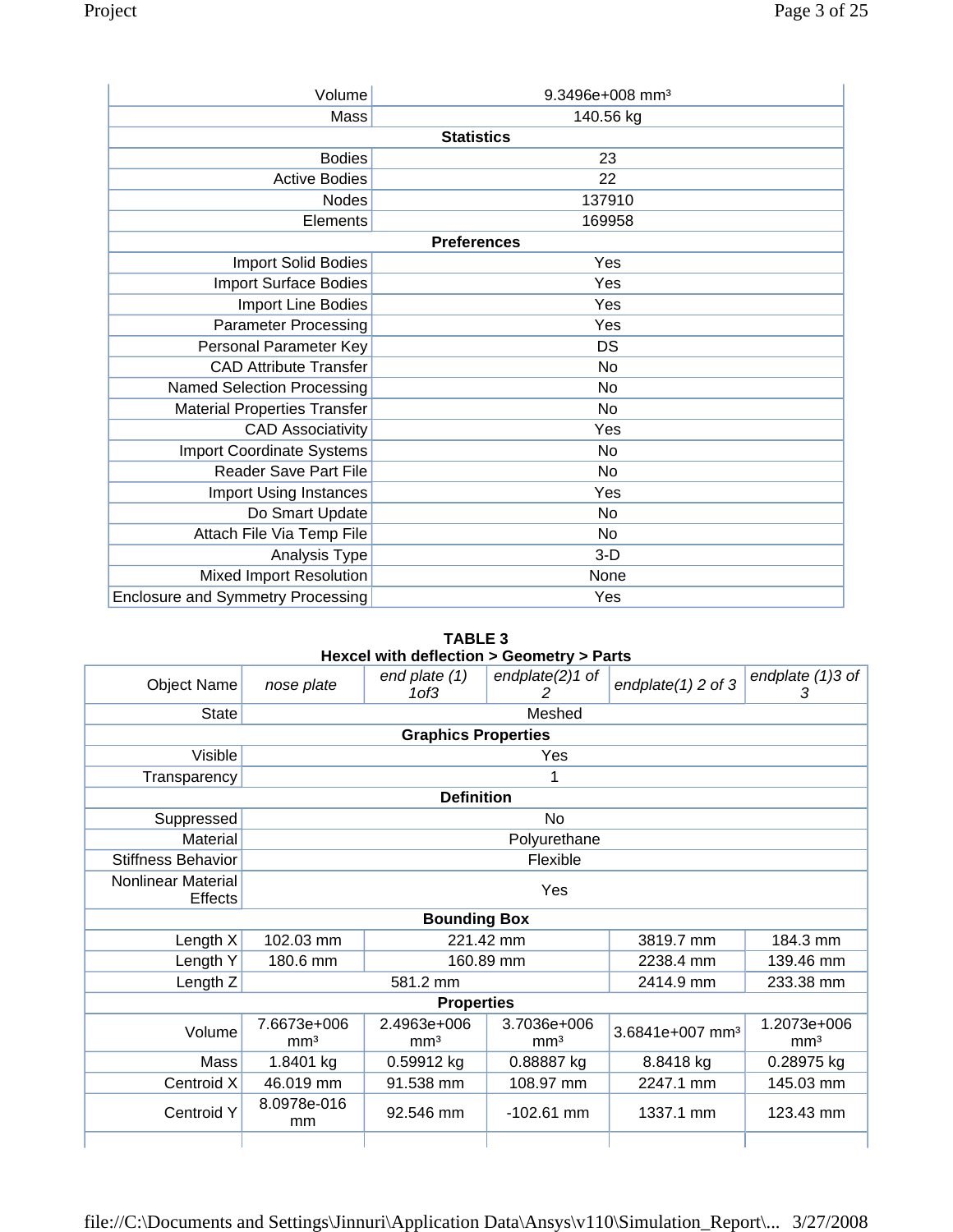| Centroid Z            | 288.77 mm                 | 346.17 mm                | 352.87 mm                 | -890.99 mm                               | 366.72 mm                 |
|-----------------------|---------------------------|--------------------------|---------------------------|------------------------------------------|---------------------------|
| Moment of Inertia Ip1 | 54197 kg mm <sup>2</sup>  | 13573 kg·mm <sup>2</sup> | 14824 kg·mm <sup>2</sup>  | 3.3883e+005<br>kg·mm²                    | 1152.9 kg mm <sup>2</sup> |
| Moment of Inertia Ip2 | 52807 kg·mm <sup>2</sup>  | 14538 kg·mm <sup>2</sup> | 16681 kg·mm <sup>2</sup>  | 2.0698e+007<br>$kg\cdot$ mm <sup>2</sup> | 1315.2 kg mm <sup>2</sup> |
| Moment of Inertia Ip3 | 4657.9 kg mm <sup>2</sup> | 1293. kg mm <sup>2</sup> | 2342.5 kg mm <sup>2</sup> | 2.0364e+007<br>$kg\cdot$ mm <sup>2</sup> | 320.6 kg mm <sup>2</sup>  |
| <b>Statistics</b>     |                           |                          |                           |                                          |                           |
| <b>Nodes</b>          | 372                       | 151                      | 125                       | 5769                                     | 93                        |
| <b>Elements</b>       | 1346                      | 407                      | 352                       | 17423                                    | 253                       |

#### **TABLE 4 Hexcel with deflection > Geometry > Parts**

| <b>Object Name</b>                   | end plate 1 hole<br>area non target<br>end | end plate 1 hole<br>area target end 1 | end plate 1 hole<br>area target end2 | endplate(2) 2<br>of 2              | end plate 2 hole<br>area target end |
|--------------------------------------|--------------------------------------------|---------------------------------------|--------------------------------------|------------------------------------|-------------------------------------|
| <b>State</b>                         |                                            |                                       | Meshed                               |                                    |                                     |
|                                      |                                            | <b>Graphics Properties</b>            |                                      |                                    |                                     |
| Visible                              |                                            |                                       | Yes                                  |                                    |                                     |
| Transparency                         |                                            |                                       | 1                                    |                                    |                                     |
|                                      |                                            | <b>Definition</b>                     |                                      |                                    |                                     |
| Suppressed                           |                                            |                                       | <b>No</b>                            |                                    |                                     |
| Material                             |                                            |                                       | Polyurethane                         |                                    |                                     |
| <b>Stiffness</b><br>Behavior         |                                            |                                       | Flexible                             |                                    |                                     |
| Nonlinear<br><b>Material Effects</b> |                                            |                                       | Yes                                  |                                    |                                     |
|                                      |                                            | <b>Bounding Box</b>                   |                                      |                                    |                                     |
| Length X                             | 3363.1 mm                                  | 184.3 mm                              | 3441.6 mm                            | 3819.7 mm                          | 3441.6 mm                           |
| Length Y                             | 1974.7 mm                                  | 139.46 mm                             | 2020. mm                             | 2238.4 mm                          | 2020. mm                            |
| Length <sub>Z</sub>                  | 1945. mm                                   | 233.38 mm                             | 1987.3 mm                            | 2414.9 mm                          | 1987.3 mm                           |
|                                      |                                            | <b>Properties</b>                     |                                      |                                    |                                     |
| Volume                               | 5.0102e+007 mm <sup>3</sup>                | 1.2073e+006 mm <sup>3</sup>           | 5.131e+007 mm <sup>3</sup>           | 3.4426e+007<br>mm <sup>3</sup>     | 5.131e+007 mm <sup>3</sup>          |
| Mass                                 | 12.025 kg                                  | 0.28975 kg                            | 12.314 kg                            | 8.2623 kg                          | 12.314 kg                           |
| Centroid X                           | 1812.9 mm                                  | 137.19 mm                             | 1844.3 mm                            | 2274.8 mm                          | 1765.8 mm                           |
| Centroid Y                           | 1086.4 mm                                  | 118.9 mm                              | 1104.5 mm                            | $-1353.$ mm                        | $-1059.2$ mm                        |
| Centroid Z                           | $-531.35$ mm                               | 110.68 mm                             | $-808.51$ mm                         | $-914.74$ mm                       | -766.25 mm                          |
| Moment of<br>Inertia Ip1             | 47846 kg·mm <sup>2</sup>                   | 1152.9 kg mm <sup>2</sup>             | 48999 kg·mm <sup>2</sup>             | 3.3023e+005<br>kg·mm <sup>2</sup>  | 48999 kg·mm <sup>2</sup>            |
| Moment of<br>Inertia Ip2             | 1.7302e+007<br>kg·mm <sup>2</sup>          | 1315.2 kg·mm <sup>2</sup>             | 1.8581e+007<br>kg·mm <sup>2</sup>    | $1.8e + 007$<br>kg·mm <sup>2</sup> | 1.8581e+007<br>kg·mm <sup>2</sup>   |
| Moment of                            | 1.7261e+007                                | 320.6 kg·mm <sup>2</sup>              | 1.8539e+007                          | 1.7674e+007                        | 1.8539e+007                         |
| Inertia Ip3                          | kg·mm <sup>2</sup>                         |                                       | kg·mm <sup>2</sup>                   | kg·mm <sup>2</sup>                 | kg·mm <sup>2</sup>                  |
|                                      |                                            | <b>Statistics</b>                     |                                      |                                    |                                     |
| <b>Nodes</b>                         | 868                                        | 275                                   | 904                                  | 5852                               | 897                                 |
| Elements                             | 2330                                       | 36                                    | 2426                                 | 17655                              | 2413                                |

**TABLE 5 Hexcel with deflection > Geometry > Parts** 

| Object Name | endplate 2 hole area<br>non target end | back plate | rod4   | rod5 | rod 1 |
|-------------|----------------------------------------|------------|--------|------|-------|
| State       |                                        |            | Meshed |      |       |
|             |                                        |            |        |      |       |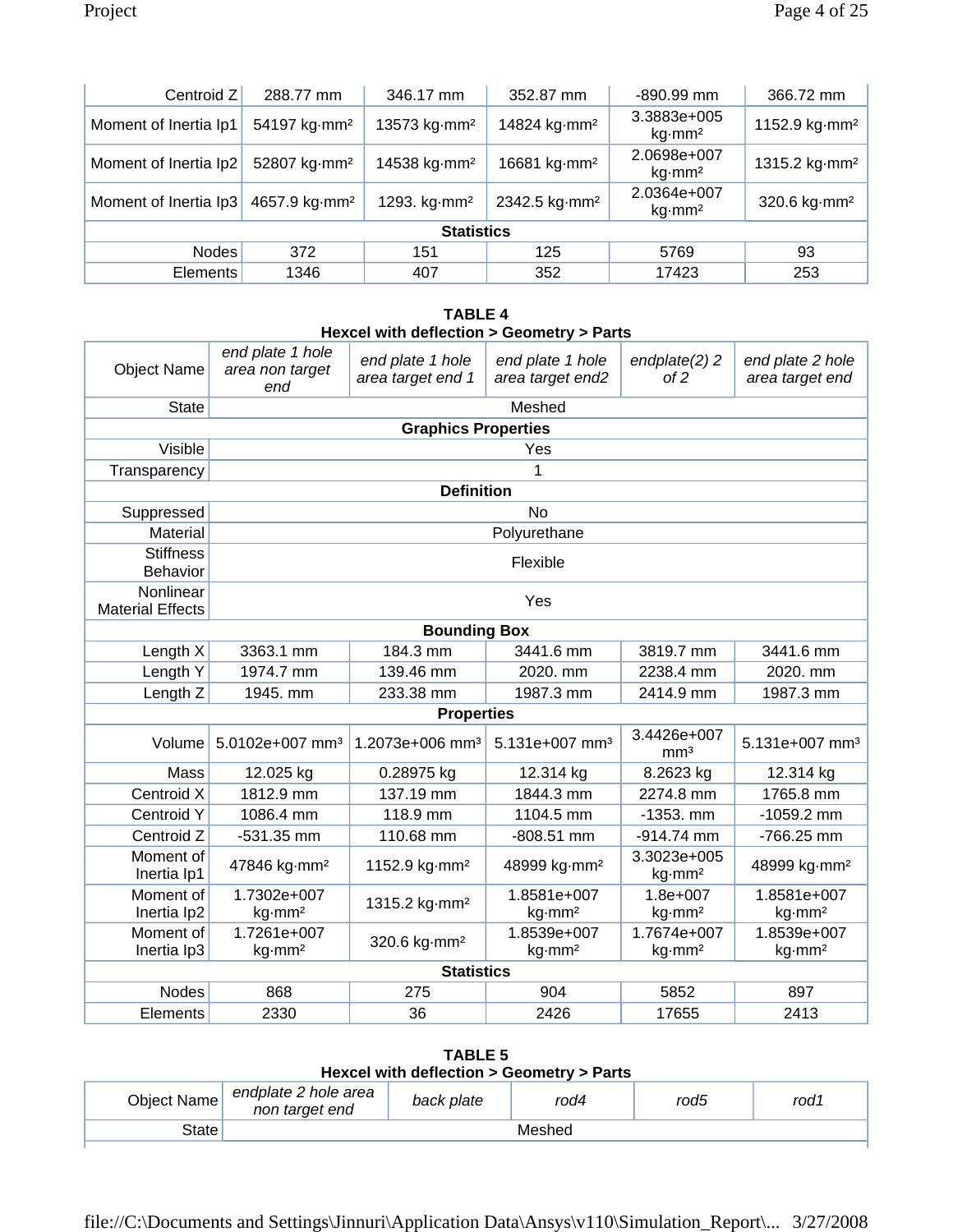| <b>Graphics Properties</b>           |                                |                                                                                                                                         |                                   |                                         |                                |  |  |
|--------------------------------------|--------------------------------|-----------------------------------------------------------------------------------------------------------------------------------------|-----------------------------------|-----------------------------------------|--------------------------------|--|--|
| Visible                              |                                | Yes                                                                                                                                     |                                   |                                         |                                |  |  |
| Transparency                         |                                |                                                                                                                                         | 1                                 |                                         |                                |  |  |
|                                      |                                | <b>Definition</b>                                                                                                                       |                                   |                                         |                                |  |  |
| Suppressed                           |                                |                                                                                                                                         | <b>No</b>                         |                                         |                                |  |  |
| <b>Material</b>                      | Polyurethane                   |                                                                                                                                         |                                   | <b>Carbon Fiber</b>                     |                                |  |  |
| <b>Stiffness Behavior</b>            |                                |                                                                                                                                         | Flexible                          |                                         |                                |  |  |
| Nonlinear Material<br><b>Effects</b> |                                |                                                                                                                                         | Yes                               |                                         |                                |  |  |
|                                      |                                | <b>Bounding Box</b>                                                                                                                     |                                   |                                         |                                |  |  |
| Length X                             | 3520.1 mm                      | 238.63 mm                                                                                                                               |                                   | 50.8 mm                                 |                                |  |  |
| Length Y                             | 2065.4 mm                      | 4557.2 mm                                                                                                                               | 2558. mm                          | 3167.6 mm                               | 729.16 mm                      |  |  |
| Length Z                             | 2029.5 mm                      | 493.29 mm                                                                                                                               |                                   | 50.8 mm                                 |                                |  |  |
|                                      |                                | <b>Properties</b>                                                                                                                       |                                   |                                         |                                |  |  |
| Volume                               | 5.2517e+007 mm <sup>3</sup>    | 1.1556e+008<br>mm <sup>3</sup>                                                                                                          | 4.9963e+005<br>mm <sup>3</sup>    | 6.2009e+005<br>mm <sup>3</sup>          | 1.3828e+005<br>mm <sup>3</sup> |  |  |
| Mass                                 | 12.604 kg                      | 27.734 kg                                                                                                                               | 0.28979 kg                        | 0.35965 kg                              | 8.0201e-002<br>kg              |  |  |
| Centroid X                           | 1891.4 mm                      | 3726.9 mm                                                                                                                               | 2178.5 mm                         | 2706.4 mm                               | 595.07 mm                      |  |  |
| <b>Centroid Y</b>                    | $-1131.7$ mm                   | 0.19075 mm                                                                                                                              | $-6.2893e-010$<br>mm              | 9.3264e-009<br>mm                       | 1.3118e-010<br>mm              |  |  |
| Centroid Z                           | $-573.61$ mm                   | $-1695.4$ mm                                                                                                                            | $-1126.3$ mm                      | $-1411.4$ mm                            | $-271.02$ mm                   |  |  |
| Moment of Inertia<br>lp1             | 50152 kg·mm <sup>2</sup>       | 4.6347e+007<br>1.5274e+005<br>2.919e+005<br>3267.4 kg·mm <sup>2</sup><br>kg·mm <sup>2</sup><br>kg·mm <sup>2</sup><br>kg·mm <sup>2</sup> |                                   |                                         |                                |  |  |
| Moment of Inertia<br>lp <sub>2</sub> | 1.9922e+007 kg·mm <sup>2</sup> | 6.1048e+005<br>kg·mm <sup>2</sup>                                                                                                       | 173.72 kg mm <sup>2</sup>         | 215.61 kg mm <sup>2</sup>               | 48.061 kg·mm <sup>2</sup>      |  |  |
| Moment of Inertia<br>lp3             | 1.9879e+007 kg·mm <sup>2</sup> | 4.5748e+007<br>kg·mm <sup>2</sup>                                                                                                       | 1.5274e+005<br>kg-mm <sup>2</sup> | 2.919e+005<br>$kg\cdot$ mm <sup>2</sup> | 3267.5 kg·mm <sup>2</sup>      |  |  |
|                                      |                                | <b>Statistics</b>                                                                                                                       |                                   |                                         |                                |  |  |
| <b>Nodes</b>                         | 853                            | 7676                                                                                                                                    | 15096                             | 13070                                   | 17902                          |  |  |
| Elements                             | 2231                           | 31191                                                                                                                                   | 2148                              | 1860                                    | 2626                           |  |  |

**TABLE 6 Hexcel with deflection > Geometry > Parts** 

| <b>Object Name</b>                          | rod <sub>2</sub>               | rod3                           | rod6                           | hexcel                         | mylar                          |  |  |
|---------------------------------------------|--------------------------------|--------------------------------|--------------------------------|--------------------------------|--------------------------------|--|--|
| <b>State</b><br>Meshed                      |                                |                                |                                |                                | Suppressed                     |  |  |
|                                             | <b>Graphics Properties</b>     |                                |                                |                                |                                |  |  |
| Visible                                     |                                |                                | Yes                            |                                | No                             |  |  |
| Transparency                                |                                |                                | 1                              |                                |                                |  |  |
|                                             |                                |                                | <b>Definition</b>              |                                |                                |  |  |
| Suppressed                                  |                                |                                | No                             |                                | Yes                            |  |  |
| Material                                    |                                | <b>Carbon Fiber</b>            |                                | Hexcel sheet                   | <b>Structural Steel</b>        |  |  |
| <b>Stiffness Behavior</b>                   |                                |                                | Flexible                       |                                |                                |  |  |
| <b>Nonlinear Material</b><br><b>Effects</b> |                                | Yes                            |                                |                                |                                |  |  |
|                                             |                                |                                | <b>Bounding Box</b>            |                                |                                |  |  |
| Length X                                    |                                | 50.8 mm                        |                                | 3831.1 mm                      | 3549.1 mm                      |  |  |
| Length Y                                    | 1338.8 mm                      | 1948.4 mm                      | 3777.2 mm                      | 4559.1 mm                      | 4202.6 mm                      |  |  |
| Length Z                                    |                                | 1916.6 mm                      |                                |                                |                                |  |  |
| <b>Properties</b>                           |                                |                                |                                |                                |                                |  |  |
| Volume                                      | 2.5873e+005<br>mm <sup>3</sup> | 3.7918e+005<br>mm <sup>3</sup> | 7.4054e+005<br>mm <sup>3</sup> | 4.0121e+008<br>mm <sup>3</sup> | 2.2063e+005<br>mm <sup>3</sup> |  |  |
|                                             |                                |                                |                                |                                |                                |  |  |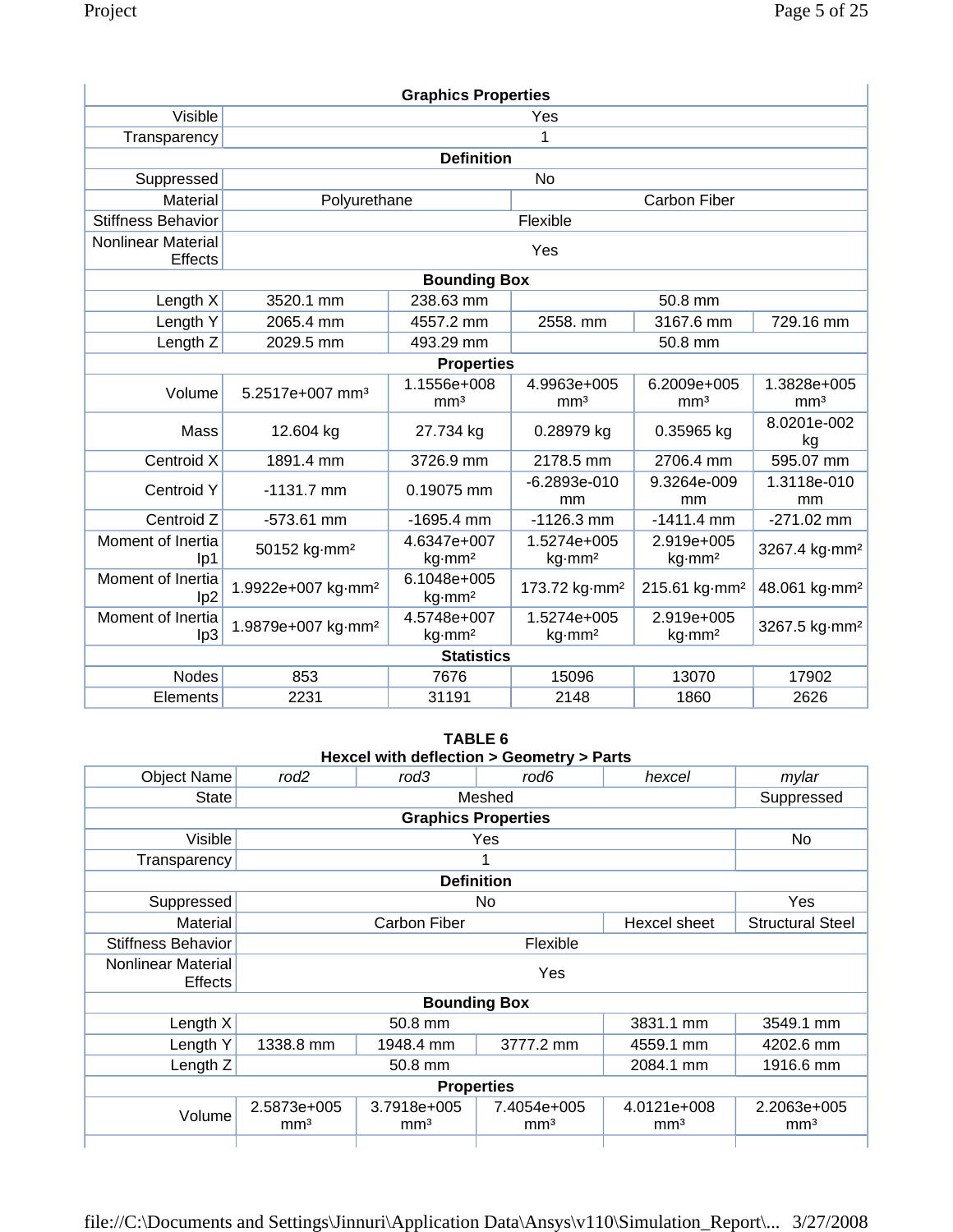| Mass                     | 0.15006 kg                | 0.21993 kg                | 0.42951 kg                              | 11.568 kg                                | 1.7319 kg                     |  |
|--------------------------|---------------------------|---------------------------|-----------------------------------------|------------------------------------------|-------------------------------|--|
| Centroid X               | 1122.8 mm                 | 1650.6 mm                 | 3234.3 mm                               | 2514.6 mm                                | 2415.9 mm                     |  |
| <b>Centroid Y</b>        | $-4.3959e-010$<br>mm.     | $-2.412e-009$<br>mm.      | 1.355e-008 mm                           | $-0.90675$ mm                            | 8.2964e-009 mm                |  |
| Centroid Z               | $-556.12$ mm              | $-841.22$ mm              | $-1696.5$ mm                            | $-776.52$ mm                             | $-1225.1$ mm                  |  |
| Moment of Inertia<br>lp1 | 21253 kg·mm <sup>2</sup>  | 66800 kg·mm <sup>2</sup>  | 4.971e+005<br>$kg\cdot$ mm <sup>2</sup> | 1.0036e+007<br>$kg\cdot$ mm <sup>2</sup> | 1.2718e+006<br>kg·mm²         |  |
| Moment of Inertia<br>lp2 | 89.952 kg·mm <sup>2</sup> | 131.84 kg mm <sup>2</sup> | 257.48 kg mm <sup>2</sup>               | 1.2923e+007<br>$kg\cdot mm^2$            | 1.6364e+006<br>kg·mm²         |  |
| Moment of Inertia<br>lp3 | 21253 kg·mm <sup>2</sup>  | 66800 kg·mm <sup>2</sup>  | 4.971e+005<br>$kg\cdot$ mm <sup>2</sup> | 2.2956e+007<br>$kg\cdot$ mm <sup>2</sup> | 2.9081e+006<br>$kg\cdot mm^2$ |  |
| <b>Statistics</b>        |                           |                           |                                         |                                          |                               |  |
| <b>Nodes</b>             | 13856                     | 15554                     | 15590                                   | 22570                                    | 0                             |  |
| <b>Elements</b>          | 1968                      | 2212                      | 2220                                    | 77604                                    | 0                             |  |

| <b>TABLE 7</b><br>Hexcel with deflection > Geometry > Parts |                                                              |                                |                            |  |  |  |
|-------------------------------------------------------------|--------------------------------------------------------------|--------------------------------|----------------------------|--|--|--|
|                                                             | Object Name top hinge area1                                  | top hinge area2                | ball joint                 |  |  |  |
| <b>State</b>                                                |                                                              | Meshed                         |                            |  |  |  |
|                                                             | <b>Graphics Properties</b>                                   |                                |                            |  |  |  |
| Visible                                                     |                                                              | Yes                            |                            |  |  |  |
| Transparency                                                |                                                              | 1                              |                            |  |  |  |
|                                                             | <b>Definition</b>                                            |                                |                            |  |  |  |
| Suppressed                                                  |                                                              | No                             |                            |  |  |  |
| Material                                                    |                                                              | Polyurethane                   |                            |  |  |  |
| <b>Stiffness Behavior</b>                                   |                                                              | Flexible                       |                            |  |  |  |
| <b>Nonlinear Material Effects</b>                           | Yes                                                          |                                |                            |  |  |  |
| <b>Bounding Box</b>                                         |                                                              |                                |                            |  |  |  |
| Length X                                                    | 562.43 mm                                                    |                                | 25. mm                     |  |  |  |
| Length Y                                                    |                                                              | 300. mm                        | 39.658 mm                  |  |  |  |
| Length Z                                                    | 624.05 mm                                                    |                                | 39.658 mm                  |  |  |  |
|                                                             | <b>Properties</b>                                            |                                |                            |  |  |  |
| Volume                                                      |                                                              | 6.1378e+007 mm <sup>3</sup>    | 11971 mm <sup>3</sup>      |  |  |  |
| Mass                                                        |                                                              | 14.731 kg                      | 2.8731e-003 kg             |  |  |  |
| Centroid X                                                  | 3935.1 mm                                                    |                                | $-7.2354$ mm               |  |  |  |
| Centroid Y                                                  | 1519.7 mm                                                    | $-1517.9$ mm                   | 1.7419e-015 mm             |  |  |  |
| Centroid Z                                                  |                                                              | $-1781.8$ mm                   | 290.6 mm                   |  |  |  |
| Moment of Inertia Ip1                                       |                                                              | 4.3163e+005 kg·mm <sup>2</sup> | 0.33261 kg-mm <sup>2</sup> |  |  |  |
| Moment of Inertia Ip2                                       | 5.1756e+005 kg·mm <sup>2</sup><br>0.25283 kg·mm <sup>2</sup> |                                |                            |  |  |  |
| Moment of Inertia Ip3                                       | 3.0689e+005 kg·mm <sup>2</sup><br>0.25283 kg·mm <sup>2</sup> |                                |                            |  |  |  |
|                                                             | <b>Statistics</b>                                            |                                |                            |  |  |  |
| <b>Nodes</b>                                                | 163                                                          | 162                            | 112                        |  |  |  |
| Elements                                                    | 626                                                          | 619                            | 12                         |  |  |  |

## *Connections*

| <b>TABLE 8</b>                                 |                       |  |  |
|------------------------------------------------|-----------------------|--|--|
| <b>Hexcel with deflection &gt; Connections</b> |                       |  |  |
| Object Name   Connections                      |                       |  |  |
|                                                | State   Fully Defined |  |  |
| <b>Auto Detection</b>                          |                       |  |  |
|                                                |                       |  |  |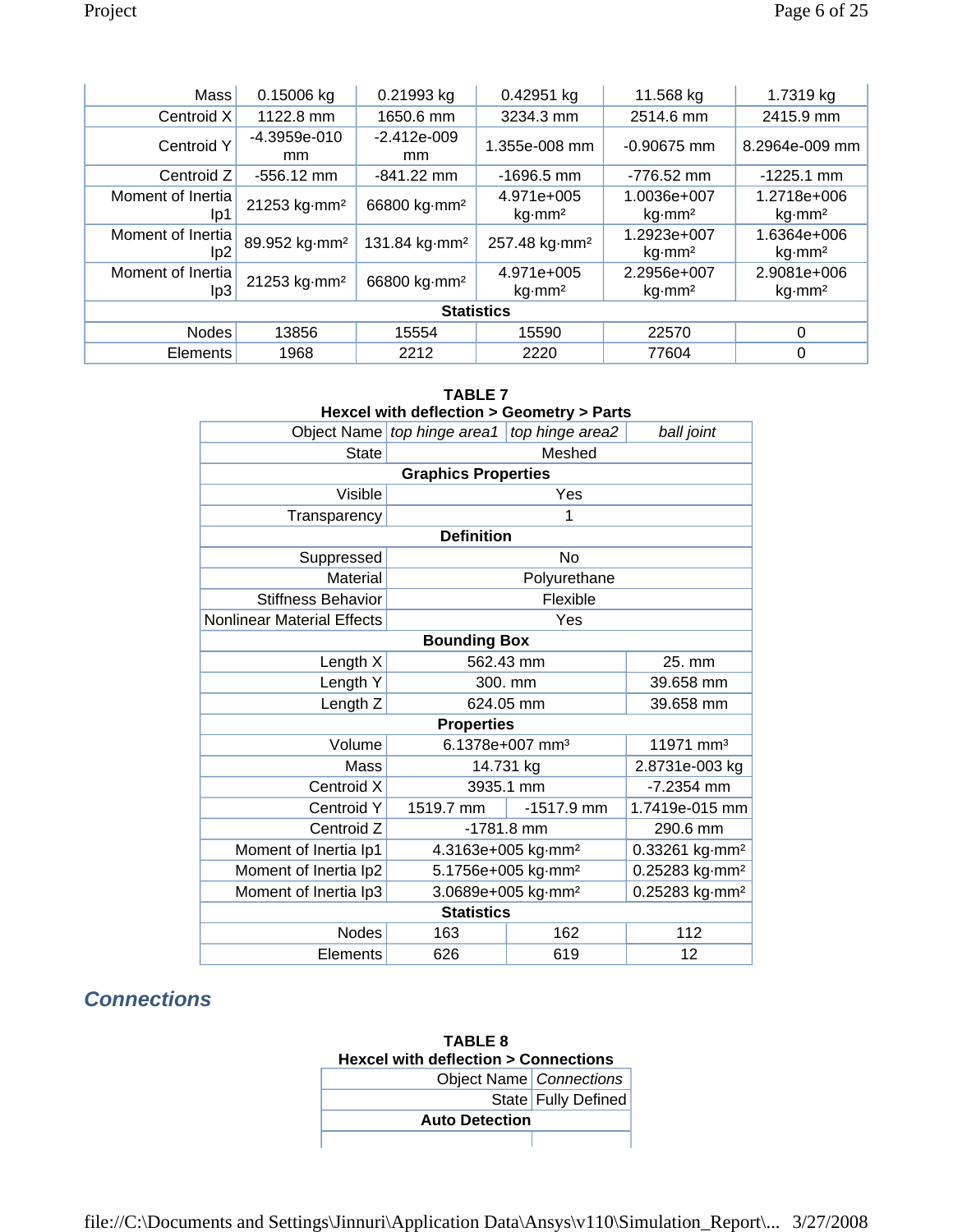| Generate Contact On Update | Yes         |
|----------------------------|-------------|
| <b>Tolerance Type</b>      | Slider      |
| <b>Tolerance Slider</b>    | 0.          |
| Tolerance Value            | 16.945 mm   |
| Face/Face                  | Yes         |
| Face/Edge                  | Yes         |
| Edge/Edge                  | Yes         |
| Priority                   | Include All |
| Same Body Grouping         | Yes         |
| Revolute Joints            | Yes         |
| <b>Fixed Joints</b>        | Yes         |
| <b>Transparency</b>        |             |
| Enabled                    | Yes         |

### **TABLE 9**

**Hexcel with deflection > Connections > Contact Regions** 

| <b>Object Name</b>         | Bonded - nose<br>plate To ball | Bonded - nose<br>plate To end     | Bonded - nose<br>plate To | Bonded - end plate (1)<br>1of3 To end plate 1 | Bonded - end plate<br>$(1)$ 1 of $3$ To |  |
|----------------------------|--------------------------------|-----------------------------------|---------------------------|-----------------------------------------------|-----------------------------------------|--|
|                            | joint                          | plate (1)                         | endplate(2)1 of           | hole area target end                          | endplate (1)3 of                        |  |
| <b>State</b>               |                                |                                   | <b>Fully Defined</b>      |                                               |                                         |  |
|                            |                                |                                   | <b>Scope</b>              |                                               |                                         |  |
| Scoping<br>Method          |                                |                                   | <b>Geometry Selection</b> |                                               |                                         |  |
| Contact                    |                                |                                   | 1 Face                    |                                               |                                         |  |
| Target                     |                                |                                   | 1 Face                    |                                               |                                         |  |
| <b>Contact Bodies</b>      |                                | nose plate                        |                           | end plate (1) 1of3                            |                                         |  |
| <b>Target Bodies</b>       | ball joint                     | end plate (1)<br>1 <sub>of3</sub> | endplate(2)1 of 2         | end plate 1 hole area<br>target end 1         | endplate (1)3 of 3                      |  |
|                            |                                |                                   | <b>Definition</b>         |                                               |                                         |  |
| Type                       |                                |                                   | <b>Bonded</b>             |                                               |                                         |  |
| Scope Mode                 |                                |                                   | Manual                    |                                               |                                         |  |
| <b>Behavior</b>            |                                |                                   | Symmetric                 |                                               |                                         |  |
| Suppressed                 |                                |                                   | No                        |                                               |                                         |  |
|                            |                                |                                   | <b>Advanced</b>           |                                               |                                         |  |
| Formulation                |                                |                                   | <b>Pure Penalty</b>       |                                               |                                         |  |
| Normal<br><b>Stiffness</b> |                                | Program Controlled                |                           |                                               |                                         |  |
| Update<br><b>Stiffness</b> |                                |                                   | Never                     |                                               |                                         |  |
| Thermal<br>Conductance     |                                | Program Controlled                |                           |                                               |                                         |  |
| Pinball Region             |                                |                                   | Program Controlled        |                                               |                                         |  |

### **TABLE 10 Hexcel with deflection > Connections > Contact Regions**

|         | Bonded - end<br>Object Name <i>plate</i> (1) 1of3 To<br>endplate $(1)$ 2 of | Bonded - end<br>plate (1) 1of3<br>To endplate(1)<br>$2$ of $2$ | Bonded - end plate<br>1 hole area target<br>end 1 To end plate 1<br>hole area target<br>end2 | Bonded - endplate<br>$(1)3$ of 3 To end<br>plate 1 hole area<br>non target end | Bonded - endplate<br>$(1)$ 2 of 3 To end<br>plate 1 hole area<br>target end <sub>2</sub> |
|---------|-----------------------------------------------------------------------------|----------------------------------------------------------------|----------------------------------------------------------------------------------------------|--------------------------------------------------------------------------------|------------------------------------------------------------------------------------------|
| State   |                                                                             |                                                                | <b>Fully Defined</b>                                                                         |                                                                                |                                                                                          |
|         |                                                                             |                                                                | <b>Scope</b>                                                                                 |                                                                                |                                                                                          |
| Scoping |                                                                             |                                                                |                                                                                              |                                                                                |                                                                                          |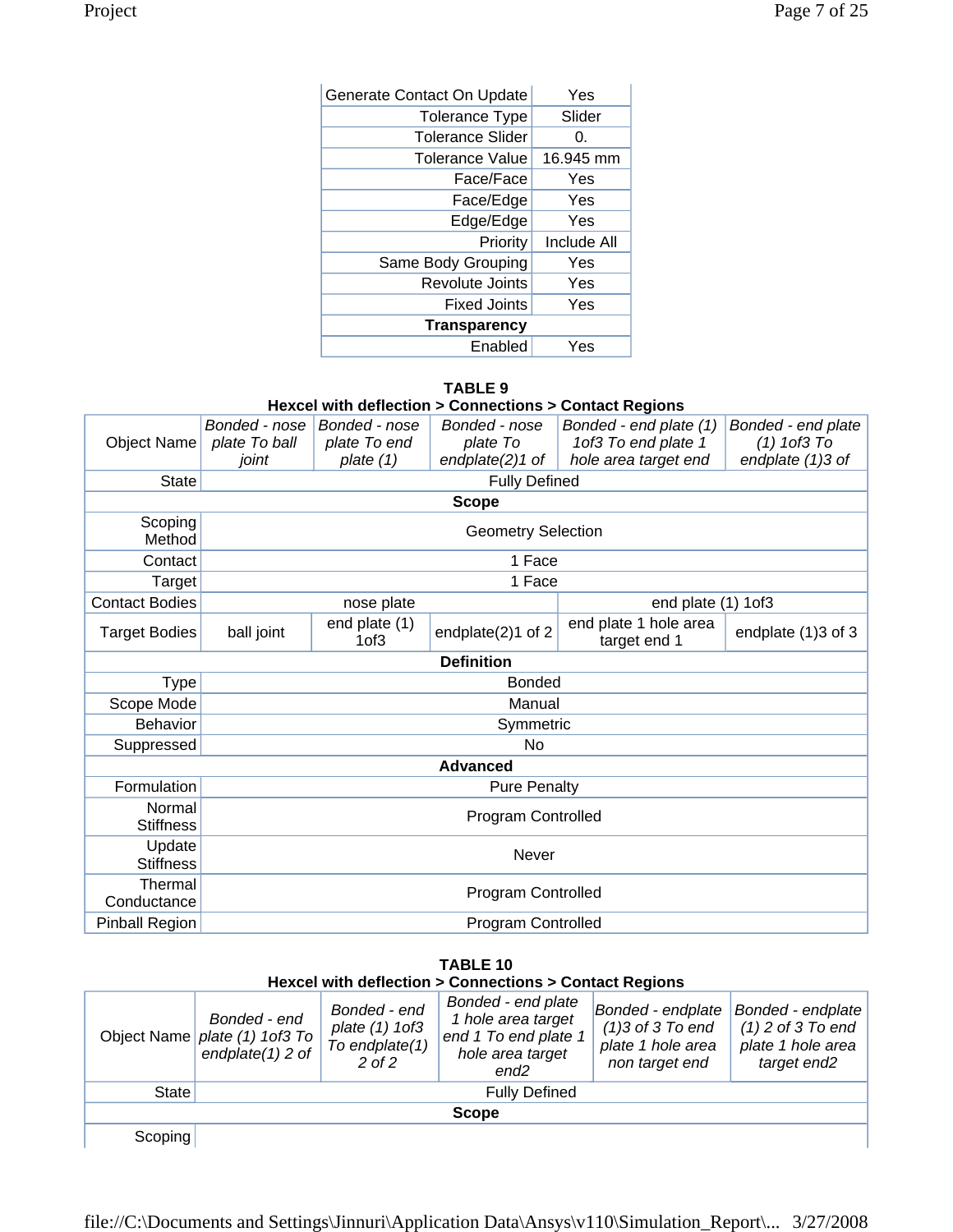| Method                     | <b>Geometry Selection</b> |           |                                       |                                            |                                      |
|----------------------------|---------------------------|-----------|---------------------------------------|--------------------------------------------|--------------------------------------|
| Contact                    | 2 Faces                   | 1 Edge    | 1 Face                                |                                            |                                      |
| Target                     | 2 Faces                   | 1 Edge    |                                       | 1 Face                                     |                                      |
| Contact<br><b>Bodies</b>   | end plate (1) 1of3        |           | end plate 1 hole<br>area target end 1 | endplate (1)3 of 3                         | endplate(1) 2 of 3                   |
| <b>Target Bodies</b>       | endplate $(1)$ 2 of 3     |           | end plate 1 hole<br>area target end2  | end plate 1 hole<br>area non target<br>end | end plate 1 hole<br>area target end2 |
|                            |                           |           | <b>Definition</b>                     |                                            |                                      |
| Type                       |                           |           | <b>Bonded</b>                         |                                            |                                      |
| Scope Mode                 |                           |           | Manual                                |                                            |                                      |
| <b>Behavior</b>            | Symmetric                 | Symmetric |                                       |                                            |                                      |
|                            | No                        |           |                                       |                                            |                                      |
| Suppressed                 |                           |           |                                       |                                            |                                      |
|                            |                           |           | <b>Advanced</b>                       |                                            |                                      |
| Formulation                |                           |           | <b>Pure Penalty</b>                   |                                            |                                      |
| Normal<br><b>Stiffness</b> |                           |           | Program Controlled                    |                                            |                                      |
| Update<br><b>Stiffness</b> |                           |           | Never                                 |                                            |                                      |
| Thermal<br>Conductance     |                           |           | Program Controlled                    |                                            |                                      |

## **TABLE 11**

## **Hexcel with deflection > Connections > Contact Regions**

| <b>Object Name</b>         | Bonded - endplate<br>$(1)$ 2 of 3 To end<br>plate 1 hole area<br>target end <sub>2</sub> 2 | Bonded - endplate<br>$(1)$ 2 of 3 To end<br>plate 1 hole area<br>non target end | Bonded - endplate<br>$(1)$ 2 of 3 To end<br>plate 1 hole area<br>non target end 2 | Bonded -<br>$endplate(1)$ 2<br>of 3 To back<br>plate | Bonded -<br>endplate $(1)$ 2<br>of 3 To back<br>plate 2 |  |
|----------------------------|--------------------------------------------------------------------------------------------|---------------------------------------------------------------------------------|-----------------------------------------------------------------------------------|------------------------------------------------------|---------------------------------------------------------|--|
| <b>State</b>               |                                                                                            |                                                                                 | <b>Fully Defined</b>                                                              |                                                      |                                                         |  |
| <b>Scope</b>               |                                                                                            |                                                                                 |                                                                                   |                                                      |                                                         |  |
| Scoping<br>Method          |                                                                                            |                                                                                 | <b>Geometry Selection</b>                                                         |                                                      |                                                         |  |
| Contact                    |                                                                                            | 1 Face                                                                          |                                                                                   |                                                      | 1 Edge                                                  |  |
| Target                     |                                                                                            | 1 Face                                                                          |                                                                                   |                                                      | 1 Edge                                                  |  |
| Contact<br><b>Bodies</b>   |                                                                                            | endplate(1) 2 of 3                                                              |                                                                                   |                                                      |                                                         |  |
| <b>Target Bodies</b>       | end plate 1 hole<br>area target end2                                                       | end plate 1 hole area non target end                                            |                                                                                   |                                                      | back plate                                              |  |
|                            |                                                                                            | <b>Definition</b>                                                               |                                                                                   |                                                      |                                                         |  |
| <b>Type</b>                |                                                                                            |                                                                                 | <b>Bonded</b>                                                                     |                                                      |                                                         |  |
| Scope Mode                 |                                                                                            |                                                                                 | Manual                                                                            |                                                      |                                                         |  |
| <b>Behavior</b>            |                                                                                            | Symmetric                                                                       |                                                                                   |                                                      |                                                         |  |
| Suppressed                 |                                                                                            | <b>No</b>                                                                       |                                                                                   |                                                      |                                                         |  |
|                            |                                                                                            | <b>Advanced</b>                                                                 |                                                                                   |                                                      |                                                         |  |
| Formulation                |                                                                                            |                                                                                 | <b>Pure Penalty</b>                                                               |                                                      |                                                         |  |
| Normal<br><b>Stiffness</b> |                                                                                            | Program Controlled                                                              |                                                                                   |                                                      |                                                         |  |
| Update<br><b>Stiffness</b> |                                                                                            |                                                                                 | Never                                                                             |                                                      |                                                         |  |
| Thermal<br>Conductance     |                                                                                            |                                                                                 | Program Controlled                                                                |                                                      |                                                         |  |
| <b>Pinball Region</b>      |                                                                                            | Program Controlled                                                              |                                                                                   |                                                      | Radius                                                  |  |
|                            |                                                                                            |                                                                                 |                                                                                   |                                                      |                                                         |  |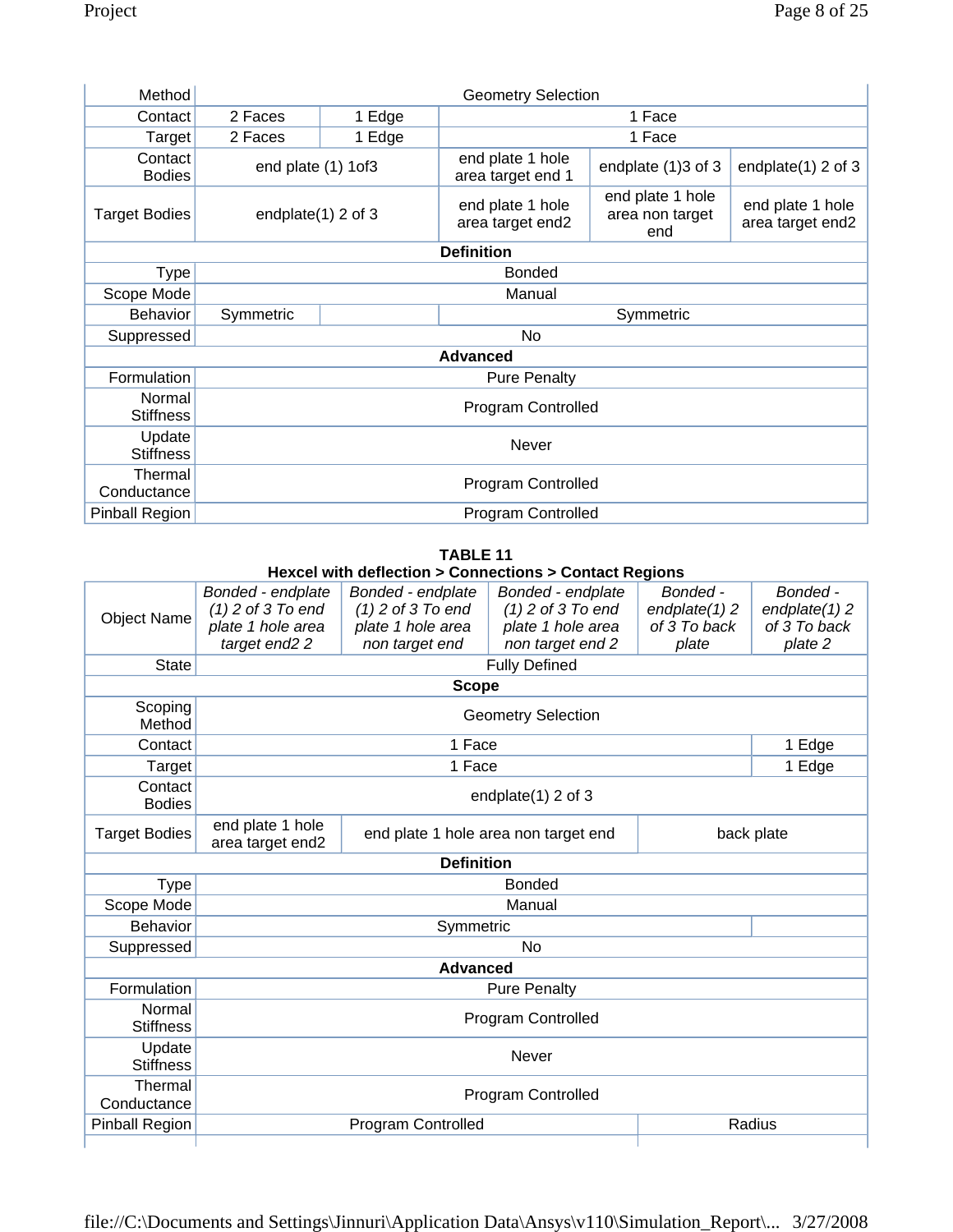| D. | 40. mm |
|----|--------|
|    |        |

|                            | <b>TABLE 12</b>                                                     |                                                                     |                           |                   |                                        |  |  |
|----------------------------|---------------------------------------------------------------------|---------------------------------------------------------------------|---------------------------|-------------------|----------------------------------------|--|--|
|                            | <b>Hexcel with deflection &gt; Connections &gt; Contact Regions</b> |                                                                     |                           |                   |                                        |  |  |
|                            | Bonded - endplate                                                   | Bonded - end plate                                                  | Bonded -                  | Bonded -          | Bonded - endplate                      |  |  |
| <b>Object Name</b>         | $(1)$ 2 of 3 To rod4-                                               | 1 hole area target                                                  | endplate(2)1 of           | endplate(2)1 of   | $(2)$ 2 of 2 To                        |  |  |
|                            | rod5-rod1-rod2-                                                     | end <sub>2</sub> To rod <sub>4</sub> -rod <sub>5</sub> -            | 2 To endplate             | 2 To endplate     | endplate 2 hole area                   |  |  |
|                            | rod3-rod6                                                           | rod1-rod2-rod3-rod6<br>$(2)$ 2 of<br>$(2)$ 2 of 2<br>non target end |                           |                   |                                        |  |  |
| <b>State</b>               |                                                                     |                                                                     | <b>Fully Defined</b>      |                   |                                        |  |  |
|                            |                                                                     | <b>Scope</b>                                                        |                           |                   |                                        |  |  |
| Scoping<br>Method          |                                                                     |                                                                     | <b>Geometry Selection</b> |                   |                                        |  |  |
| Contact                    |                                                                     | 1 Face                                                              |                           | 1 Edge            | 1 Face                                 |  |  |
| Target                     |                                                                     | 6 Faces                                                             | 3 Faces                   | 1 Edge            | 1 Face                                 |  |  |
| Contact<br><b>Bodies</b>   | endplate(1) 2 of 3                                                  | end plate 1 hole<br>area target end2                                |                           | endplate(2)1 of 2 | endplate(2) 2 of 2                     |  |  |
| <b>Target Bodies</b>       |                                                                     | rod4-rod5-rod1-rod2-rod3-rod6<br>endplate(2) 2 of 2                 |                           |                   | endplate 2 hole area<br>non target end |  |  |
|                            |                                                                     | <b>Definition</b>                                                   |                           |                   |                                        |  |  |
| <b>Type</b>                |                                                                     |                                                                     | <b>Bonded</b>             |                   |                                        |  |  |
| Scope Mode                 |                                                                     |                                                                     | Manual                    |                   |                                        |  |  |
| <b>Behavior</b>            |                                                                     | Symmetric                                                           |                           |                   | Symmetric                              |  |  |
| Suppressed                 |                                                                     |                                                                     | No                        |                   |                                        |  |  |
|                            |                                                                     | <b>Advanced</b>                                                     |                           |                   |                                        |  |  |
| Formulation                |                                                                     |                                                                     | <b>Pure Penalty</b>       |                   |                                        |  |  |
| Normal<br><b>Stiffness</b> |                                                                     |                                                                     | <b>Program Controlled</b> |                   |                                        |  |  |
| Update<br><b>Stiffness</b> |                                                                     | Never                                                               |                           |                   |                                        |  |  |
| Thermal<br>Conductance     |                                                                     |                                                                     | <b>Program Controlled</b> |                   |                                        |  |  |
| <b>Pinball Region</b>      |                                                                     |                                                                     | <b>Program Controlled</b> |                   |                                        |  |  |

### **TABLE 13 Hexcel with deflection > Connections > Contact Regions**

| Object Name              | Bonded - endplate<br>$(2)$ 2 of 2 To<br>endplate 2 hole area<br>non target end 2         | Bonded - endplate<br>$(2)$ 2 of 2 To end<br>plate 2 hole area<br>target end | Bonded - endplate<br>$(2)$ 2 of 2 To end<br>plate 2 hole area<br>target end 2 | Bonded -<br>endplate $(2)$ 2<br>of 2 To back<br>plate | Bonded -<br>endplate $(2)$ 2 of<br>2 To back plate<br>2 |  |
|--------------------------|------------------------------------------------------------------------------------------|-----------------------------------------------------------------------------|-------------------------------------------------------------------------------|-------------------------------------------------------|---------------------------------------------------------|--|
| State                    |                                                                                          |                                                                             | <b>Fully Defined</b>                                                          |                                                       |                                                         |  |
|                          |                                                                                          | <b>Scope</b>                                                                |                                                                               |                                                       |                                                         |  |
| Method                   | Scoping<br><b>Geometry Selection</b>                                                     |                                                                             |                                                                               |                                                       |                                                         |  |
| Contact                  |                                                                                          | 1 Face                                                                      |                                                                               |                                                       | 1 Edge                                                  |  |
| Target                   |                                                                                          | 1 Face                                                                      |                                                                               |                                                       | 1 Edge                                                  |  |
| Contact<br><b>Bodies</b> |                                                                                          | endplate $(2)$ 2 of 2                                                       |                                                                               |                                                       |                                                         |  |
| <b>Target Bodies</b>     | endplate 2 hole area<br>end plate 2 hole area target end<br>back plate<br>non target end |                                                                             |                                                                               |                                                       |                                                         |  |
|                          |                                                                                          | <b>Definition</b>                                                           |                                                                               |                                                       |                                                         |  |
| <b>Type</b>              |                                                                                          |                                                                             | <b>Bonded</b>                                                                 |                                                       |                                                         |  |
| Scope Mode               |                                                                                          |                                                                             | Manual                                                                        |                                                       |                                                         |  |
| <b>Behavior</b>          |                                                                                          | Symmetric                                                                   |                                                                               |                                                       |                                                         |  |
|                          |                                                                                          |                                                                             |                                                                               |                                                       |                                                         |  |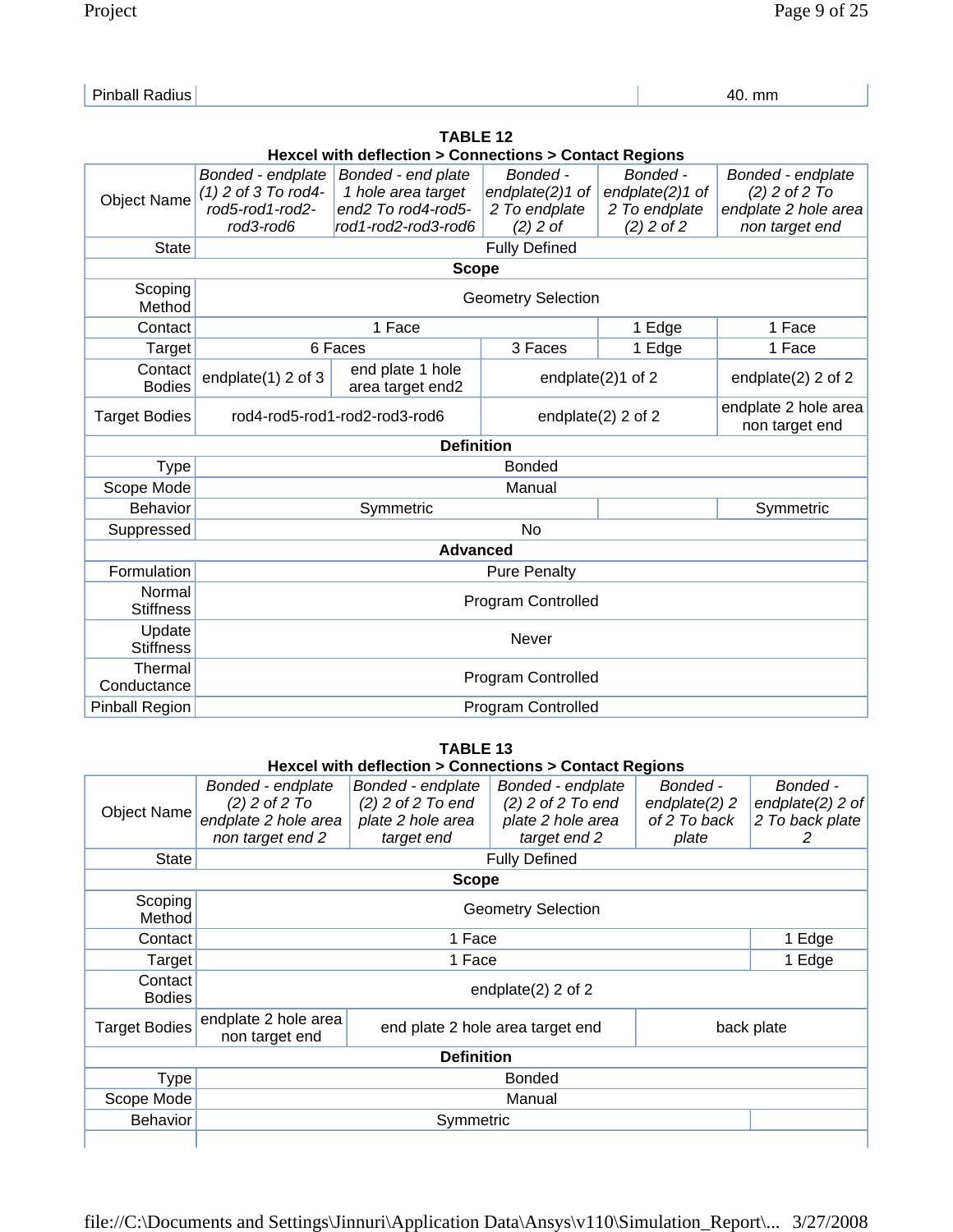| Suppressed             | No                        |        |  |  |
|------------------------|---------------------------|--------|--|--|
| <b>Advanced</b>        |                           |        |  |  |
| Formulation            | <b>Pure Penalty</b>       |        |  |  |
| Normal<br>Stiffness    | <b>Program Controlled</b> |        |  |  |
| Update<br>Stiffness    | Never                     |        |  |  |
| Thermal<br>Conductance | <b>Program Controlled</b> |        |  |  |
| Pinball Region         | <b>Program Controlled</b> | Radius |  |  |
| Pinball Radius         |                           | 50. mm |  |  |

#### **TABLE 14 Hexcel with deflection > Connections > Contact Regions**

| Object Name                | Bonded - endplate(2)<br>2 of 2 To rod4-rod5-<br>rod1-rod2-rod3-rod6 | Bonded - end plate 2<br>hole area target end To<br>rod4-rod5-rod1-rod2-<br>rod3-rod6 | Bonded -<br>hexcel To<br>nose plate | Bonded -<br>hexcel To<br>back plate | Bonded - hexcel<br>To endplate(2)<br>2 of |
|----------------------------|---------------------------------------------------------------------|--------------------------------------------------------------------------------------|-------------------------------------|-------------------------------------|-------------------------------------------|
| <b>State</b>               |                                                                     | <b>Fully Defined</b>                                                                 |                                     |                                     |                                           |
|                            |                                                                     | <b>Scope</b>                                                                         |                                     |                                     |                                           |
| Scoping<br>Method          |                                                                     | <b>Geometry Selection</b>                                                            |                                     |                                     |                                           |
| Contact                    |                                                                     | 1 Face                                                                               |                                     |                                     | 1 Edge                                    |
| Target                     |                                                                     | 6 Faces                                                                              |                                     | 1 Face                              | 1 Edge                                    |
| <b>Contact Bodies</b>      | endplate $(2)$ 2 of 2                                               | end plate 2 hole area<br>target end                                                  | hexcel                              |                                     |                                           |
| <b>Target Bodies</b>       | rod4-rod5-rod1-rod2-rod3-rod6                                       |                                                                                      | nose plate                          | back plate                          | endplate(2) 2 of<br>2                     |
|                            |                                                                     | <b>Definition</b>                                                                    |                                     |                                     |                                           |
| <b>Type</b>                |                                                                     | <b>Bonded</b>                                                                        |                                     |                                     |                                           |
| Scope Mode                 |                                                                     | Manual                                                                               |                                     |                                     |                                           |
| <b>Behavior</b>            |                                                                     | Symmetric                                                                            |                                     |                                     |                                           |
| Suppressed                 |                                                                     | <b>No</b>                                                                            |                                     |                                     |                                           |
|                            |                                                                     | <b>Advanced</b>                                                                      |                                     |                                     |                                           |
| Formulation                |                                                                     | <b>Pure Penalty</b>                                                                  |                                     |                                     |                                           |
| Normal<br><b>Stiffness</b> |                                                                     | <b>Program Controlled</b>                                                            |                                     |                                     |                                           |
| Update<br><b>Stiffness</b> |                                                                     | Never                                                                                |                                     |                                     |                                           |
| Thermal<br>Conductance     |                                                                     | Program Controlled                                                                   |                                     |                                     |                                           |
| Pinball Region             |                                                                     | <b>Program Controlled</b>                                                            |                                     | Radius                              |                                           |
| <b>Pinball Radius</b>      |                                                                     |                                                                                      |                                     | 30. mm                              |                                           |

#### **TABLE 15 Hexcel with deflection > Connections > Contact Regions**

| Object Name    | Bonded - hexcel To<br>endplate $(1)$ 2 of | back plate 2         | top hinge area1 | Bonded - hexcel To   Bonded - back plate To   Bonded - back plate To<br>top hinge area2 |  |  |
|----------------|-------------------------------------------|----------------------|-----------------|-----------------------------------------------------------------------------------------|--|--|
| State          |                                           | <b>Fully Defined</b> |                 |                                                                                         |  |  |
| <b>Scope</b>   |                                           |                      |                 |                                                                                         |  |  |
| Scoping Method | <b>Geometry Selection</b>                 |                      |                 |                                                                                         |  |  |
| Contact        | 1 Edge<br>1 Face                          |                      |                 |                                                                                         |  |  |
| Target         | 1 Edge                                    |                      | 1 Face          |                                                                                         |  |  |
|                |                                           |                      |                 |                                                                                         |  |  |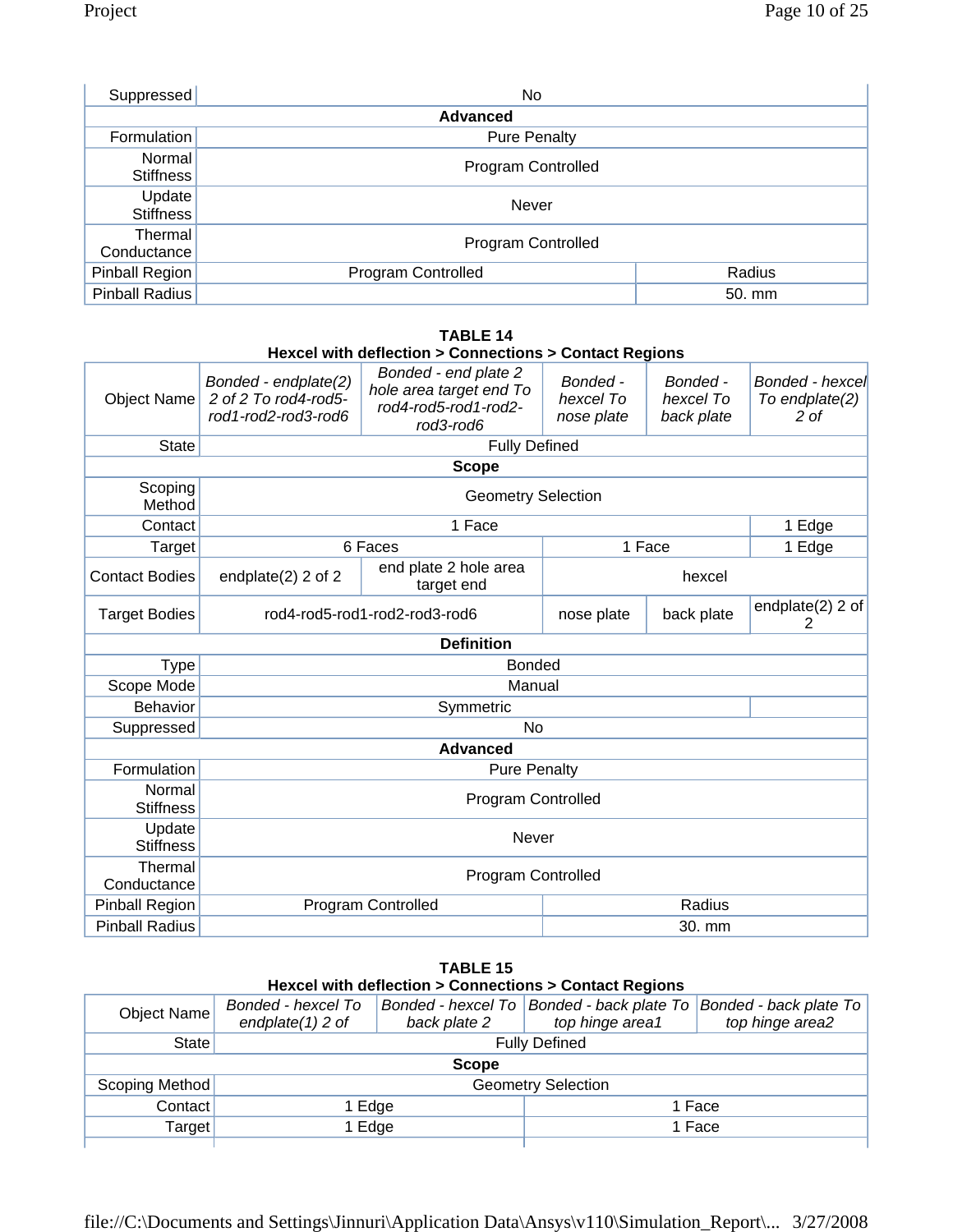| <b>Contact Bodies</b>   | hexcel                              |                   | back plate      |                 |
|-------------------------|-------------------------------------|-------------------|-----------------|-----------------|
| Target Bodies           | endplate $(1)$ 2 of 3               | back plate        | top hinge area1 | top hinge area2 |
|                         |                                     | <b>Definition</b> |                 |                 |
| Type                    |                                     |                   | <b>Bonded</b>   |                 |
| Scope Mode              |                                     |                   | Manual          |                 |
| Suppressed              |                                     |                   | No.             |                 |
| Behavior                | Symmetric                           |                   |                 |                 |
|                         |                                     | <b>Advanced</b>   |                 |                 |
| Formulation             | <b>Pure Penalty</b>                 |                   |                 |                 |
| <b>Normal Stiffness</b> | <b>Program Controlled</b>           |                   |                 |                 |
| <b>Update Stiffness</b> | Never                               |                   |                 |                 |
| Thermal                 | <b>Program Controlled</b>           |                   |                 |                 |
| Conductance             |                                     |                   |                 |                 |
| <b>Pinball Region</b>   | Radius<br><b>Program Controlled</b> |                   |                 |                 |
| <b>Pinball Radius</b>   | 30. mm                              |                   |                 |                 |

## *Mesh*

| <b>Hexcel with deflection &gt; Mesh</b> |                        |  |  |  |
|-----------------------------------------|------------------------|--|--|--|
| <b>Object Name</b>                      | Mesh                   |  |  |  |
| State                                   | Solved                 |  |  |  |
| <b>Defaults</b>                         |                        |  |  |  |
| <b>Physics Preference</b>               | Mechanical             |  |  |  |
| Relevance                               | 0                      |  |  |  |
| <b>Advanced</b>                         |                        |  |  |  |
| <b>Relevance Center</b>                 | Coarse                 |  |  |  |
| Element Size                            | Default                |  |  |  |
| Shape Checking                          | Standard Mechanical    |  |  |  |
| Solid Element Midside Nodes             | Program Controlled     |  |  |  |
| <b>Straight Sided Elements</b>          | No                     |  |  |  |
| Initial Size Seed                       | <b>Active Assembly</b> |  |  |  |
| Smoothing                               | Low                    |  |  |  |
| Transition                              | Fast                   |  |  |  |
| <b>Statistics</b>                       |                        |  |  |  |
| <b>Nodes</b>                            | 137910                 |  |  |  |
| Elements                                | 169958                 |  |  |  |
|                                         |                        |  |  |  |

# **TABLE 16**

## **TABLE 17**

| Hexcel with deflection > Mesh > Mesh Controls |                                   |  |  |  |  |
|-----------------------------------------------|-----------------------------------|--|--|--|--|
|                                               | Object Name   Patch Independent   |  |  |  |  |
| <b>State</b>                                  | <b>Fully Defined</b>              |  |  |  |  |
| <b>Scope</b>                                  |                                   |  |  |  |  |
|                                               | Scoping Method Geometry Selection |  |  |  |  |
| Geometry                                      | 14 Bodies                         |  |  |  |  |
| <b>Definition</b>                             |                                   |  |  |  |  |
| Suppressed                                    | No                                |  |  |  |  |
| Method                                        | Tetrahedrons                      |  |  |  |  |
| Algorithm                                     | Patch Independent                 |  |  |  |  |
| <b>Element Midside Nodes</b>                  | <b>Dropped</b>                    |  |  |  |  |
| Defined By                                    | <b>Max Element Size</b>           |  |  |  |  |
|                                               |                                   |  |  |  |  |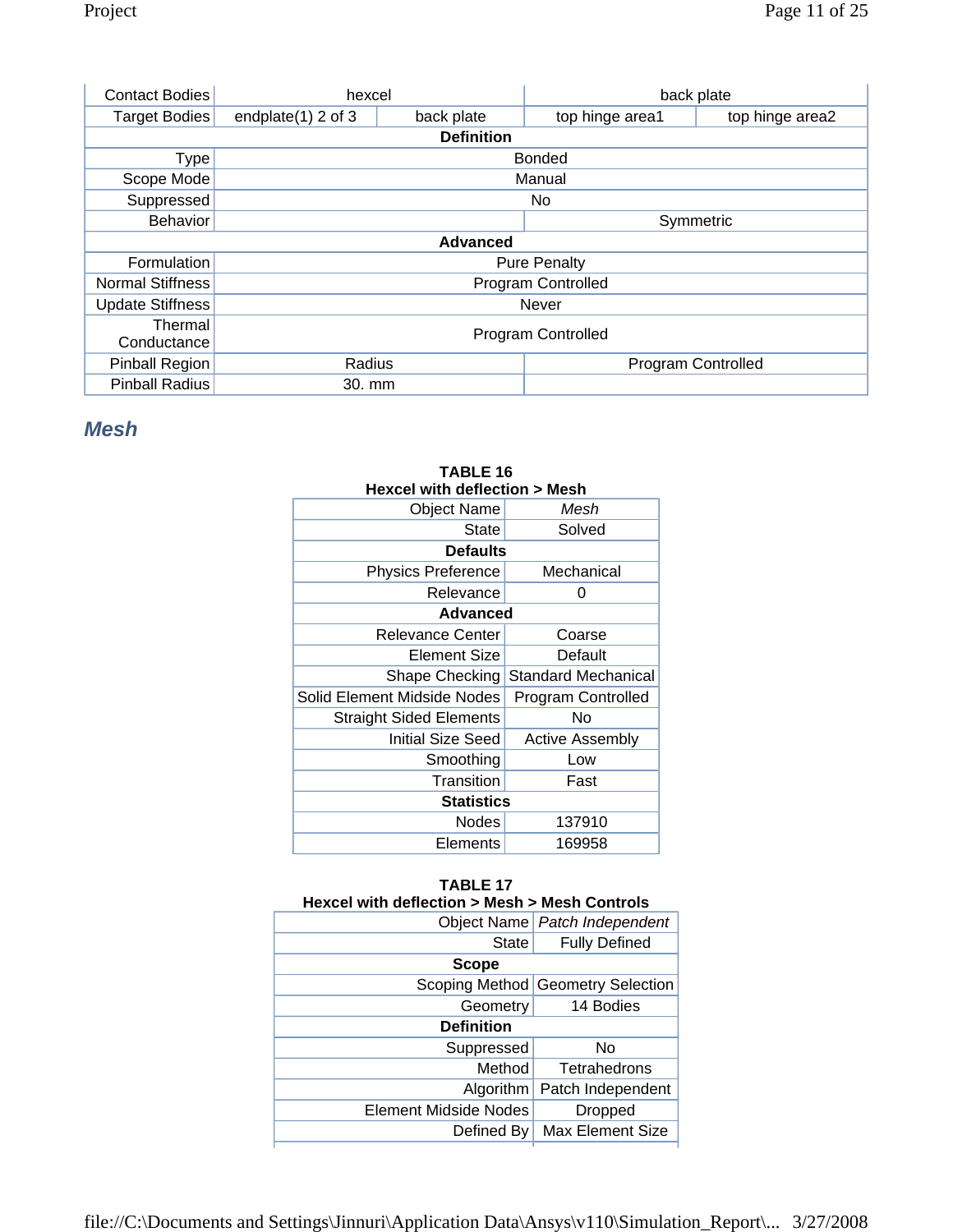| Max Element Size                          | Default        |  |
|-------------------------------------------|----------------|--|
| Define Defeaturing Tolerance              | Yes            |  |
| <b>Defeaturing Tolerance</b>              | $1. \text{mm}$ |  |
| <b>Curvature and Proximity Refinement</b> | Yes            |  |
| Min Size Limit                            | 5. mm          |  |
| Num Cells Across Gap                      | Default        |  |
| Span Angle                                | Coarse         |  |
| Minimum Edge Length                       | 7.7856e-003 mm |  |

## *Named Selections*

| <b>TABLE 18</b><br>Hexcel with deflection > Named Selections > Named Selections |        |                                                         |  |  |
|---------------------------------------------------------------------------------|--------|---------------------------------------------------------|--|--|
|                                                                                 |        | Object Name Problematic Geometry Problematic Geometry 2 |  |  |
| State                                                                           |        | <b>Fully Defined</b>                                    |  |  |
| Scope                                                                           |        |                                                         |  |  |
| Geometry                                                                        | 1 Edge |                                                         |  |  |
| <b>Statistics</b>                                                               |        |                                                         |  |  |
| Type                                                                            |        | Manual                                                  |  |  |
| <b>Total Selection</b>                                                          |        | 1 Edge                                                  |  |  |
| Suppressed                                                                      |        |                                                         |  |  |
| Hidden                                                                          |        | O                                                       |  |  |

# **Static Structural**

| TABLE 19                                    |                                   |  |  |  |
|---------------------------------------------|-----------------------------------|--|--|--|
| <b>Hexcel with deflection &gt; Analysis</b> |                                   |  |  |  |
|                                             | Object Name Static Structural     |  |  |  |
|                                             | State   Fully Defined             |  |  |  |
| <b>Definition</b>                           |                                   |  |  |  |
| Physics Type Structural                     |                                   |  |  |  |
|                                             | Analysis Type   Static Structural |  |  |  |
| <b>Options</b>                              |                                   |  |  |  |
| Reference Temp                              | 22 °C                             |  |  |  |

**TABLE 20** 

### **Hexcel with deflection > Static Structural > Analysis Settings**

| <b>Object Name</b>        | <b>Analysis Settings</b>  |  |  |  |  |
|---------------------------|---------------------------|--|--|--|--|
| State                     | <b>Fully Defined</b>      |  |  |  |  |
|                           | <b>Step Controls</b>      |  |  |  |  |
| Number Of Steps           | 1.                        |  |  |  |  |
| Current Step Number       | 1.                        |  |  |  |  |
| Step End Time             | 1. s                      |  |  |  |  |
| Auto Time Stepping        | Program Controlled        |  |  |  |  |
|                           | <b>Solver Controls</b>    |  |  |  |  |
| Solver Type               | <b>Program Controlled</b> |  |  |  |  |
| Weak Springs              | Program Controlled        |  |  |  |  |
| Large Deflection          | Off                       |  |  |  |  |
| Inertia Relief            | Off                       |  |  |  |  |
| <b>Nonlinear Controls</b> |                           |  |  |  |  |
|                           |                           |  |  |  |  |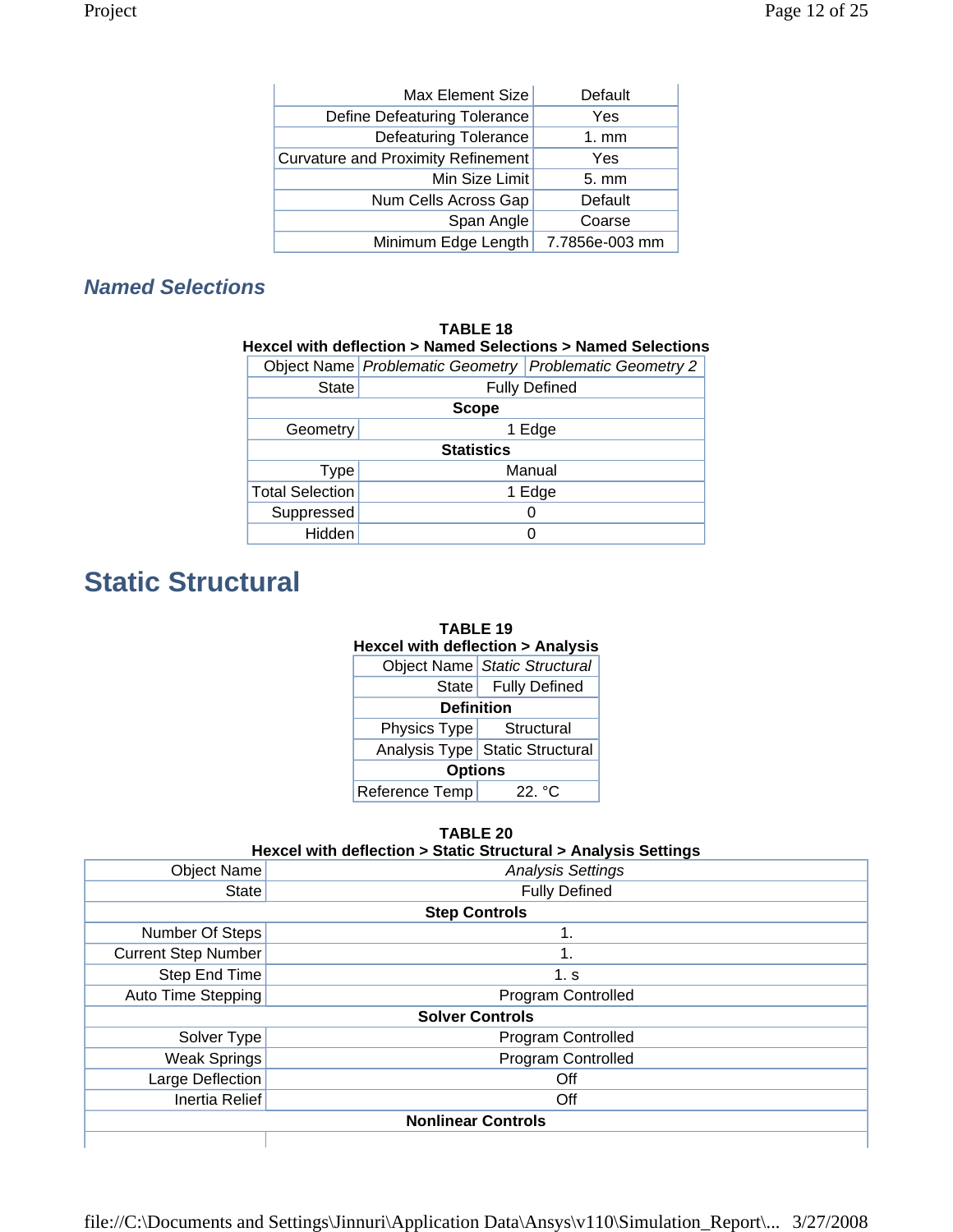| Force Convergence             | <b>Program Controlled</b>                                                                                |  |  |
|-------------------------------|----------------------------------------------------------------------------------------------------------|--|--|
| <b>Moment Convergence</b>     | Program Controlled                                                                                       |  |  |
| Displacement<br>Convergence   | Program Controlled                                                                                       |  |  |
| <b>Rotation Convergence</b>   | Program Controlled                                                                                       |  |  |
| Line Search                   | Program Controlled                                                                                       |  |  |
|                               | <b>Output Controls</b>                                                                                   |  |  |
| <b>Calculate Stress</b>       | Yes                                                                                                      |  |  |
| Calculate Strain              | Yes                                                                                                      |  |  |
| <b>Calculate Results At</b>   | <b>All Time Points</b>                                                                                   |  |  |
|                               | <b>Analysis Data Management</b>                                                                          |  |  |
| <b>Solver Files Directory</b> | C:\Documents and Settings\Jinnuri\Desktop\wb\all axis\allaxis Simulation Files\Static<br>Structural (4)\ |  |  |
| <b>Future Analysis</b>        | None                                                                                                     |  |  |
| Save ANSYS db                 | No.                                                                                                      |  |  |
| Delete Unneeded Files         | Yes                                                                                                      |  |  |
| Nonlinear Solution            | No.                                                                                                      |  |  |

**FIGURE 1 Hexcel with deflection > Static Structural > Figure** 



**TABLE 21 Hexcel with deflection > Static Structural > Accelerations**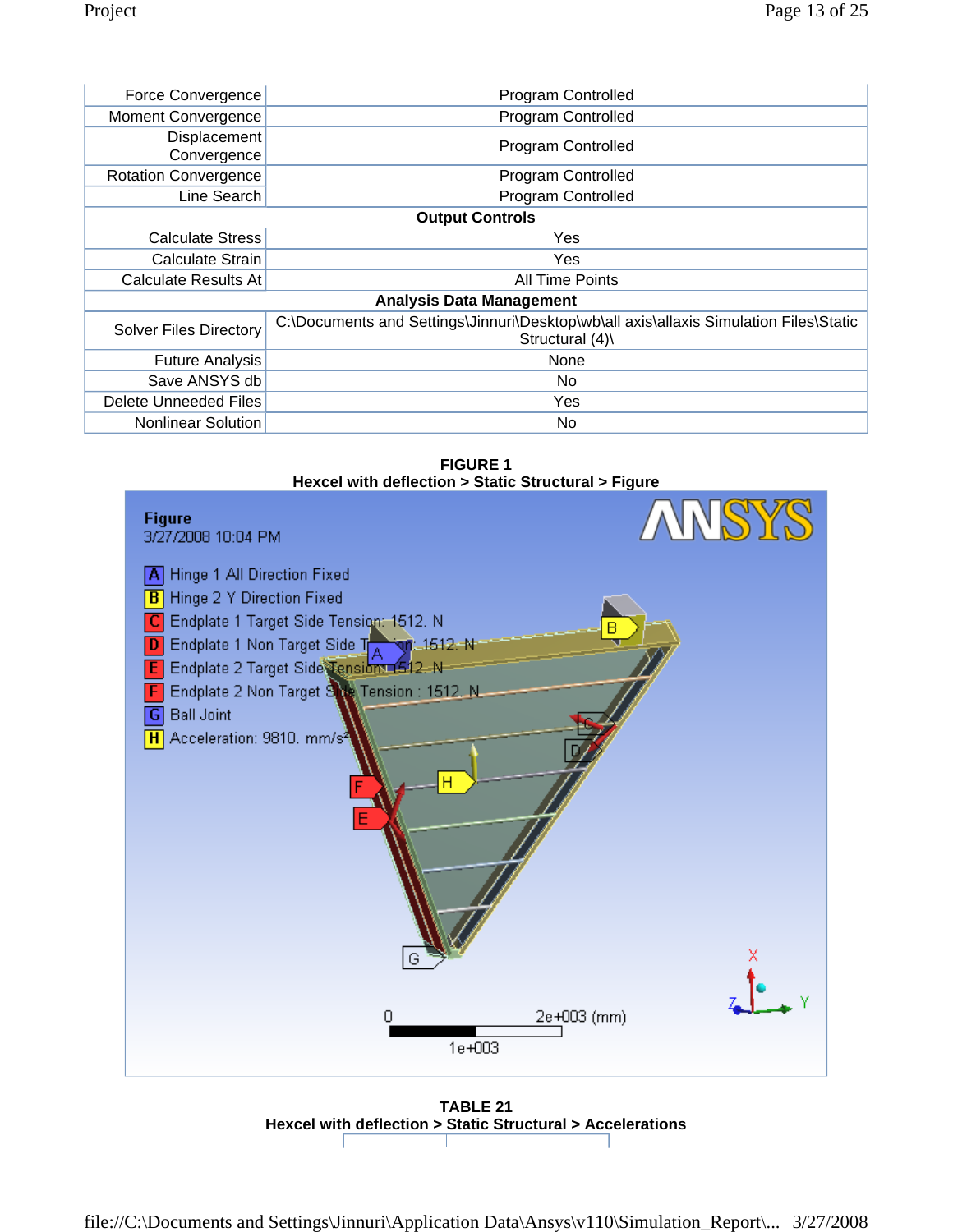| <b>Object Name</b> | Acceleration                     |  |  |
|--------------------|----------------------------------|--|--|
| <b>State</b>       | <b>Fully Defined</b>             |  |  |
|                    | <b>Scope</b>                     |  |  |
| Geometry           | <b>All Bodies</b>                |  |  |
| <b>Definition</b>  |                                  |  |  |
| Define By          | Components                       |  |  |
| X Component        | 9810. mm/s <sup>2</sup> (ramped) |  |  |
| Y Component        | 0. mm/s <sup>2</sup> (ramped)    |  |  |
| Z Component        | 0. mm/s <sup>2</sup> (ramped)    |  |  |
| Suppressed         |                                  |  |  |

**FIGURE 2 Hexcel with deflection > Static Structural > Acceleration** 



**TABLE 22 Hexcel with deflection > Static Structural > Loads** 

| $100000$ with achiection $\geq 0$ tatic Otractarar $\geq 0$ ado |                        |                        |                           |                            |                          |
|-----------------------------------------------------------------|------------------------|------------------------|---------------------------|----------------------------|--------------------------|
| Object Name                                                     | Hinge 1 All            | Hinge 2 Y              | Endplate 1 Target         | Endplate 1 Non             | <b>Endplate 2 Target</b> |
|                                                                 | <b>Direction Fixed</b> | <b>Direction Fixed</b> | Side Tension              | <b>Target Side Tension</b> | Side Tension             |
| <b>State</b>                                                    |                        |                        | <b>Fully Defined</b>      |                            |                          |
|                                                                 |                        |                        | <b>Scope</b>              |                            |                          |
| Scoping<br>Method                                               |                        |                        | <b>Geometry Selection</b> |                            |                          |
| Geometry                                                        |                        | 1 Face                 |                           |                            |                          |
| <b>Definition</b>                                               |                        |                        |                           |                            |                          |
| <b>Type</b>                                                     | <b>Fixed Support</b>   | Displacement           |                           | Force                      |                          |
| Suppressed                                                      | No                     |                        |                           |                            |                          |
| Define By                                                       | Components             |                        |                           |                            |                          |
| X                                                               |                        | 0. mm (ramped)         | -888.73N                  | 614.98 N (ramped)          | 1381.3 N                 |
| Component                                                       |                        |                        | (ramped)                  |                            | (ramped)                 |
|                                                                 |                        |                        |                           |                            |                          |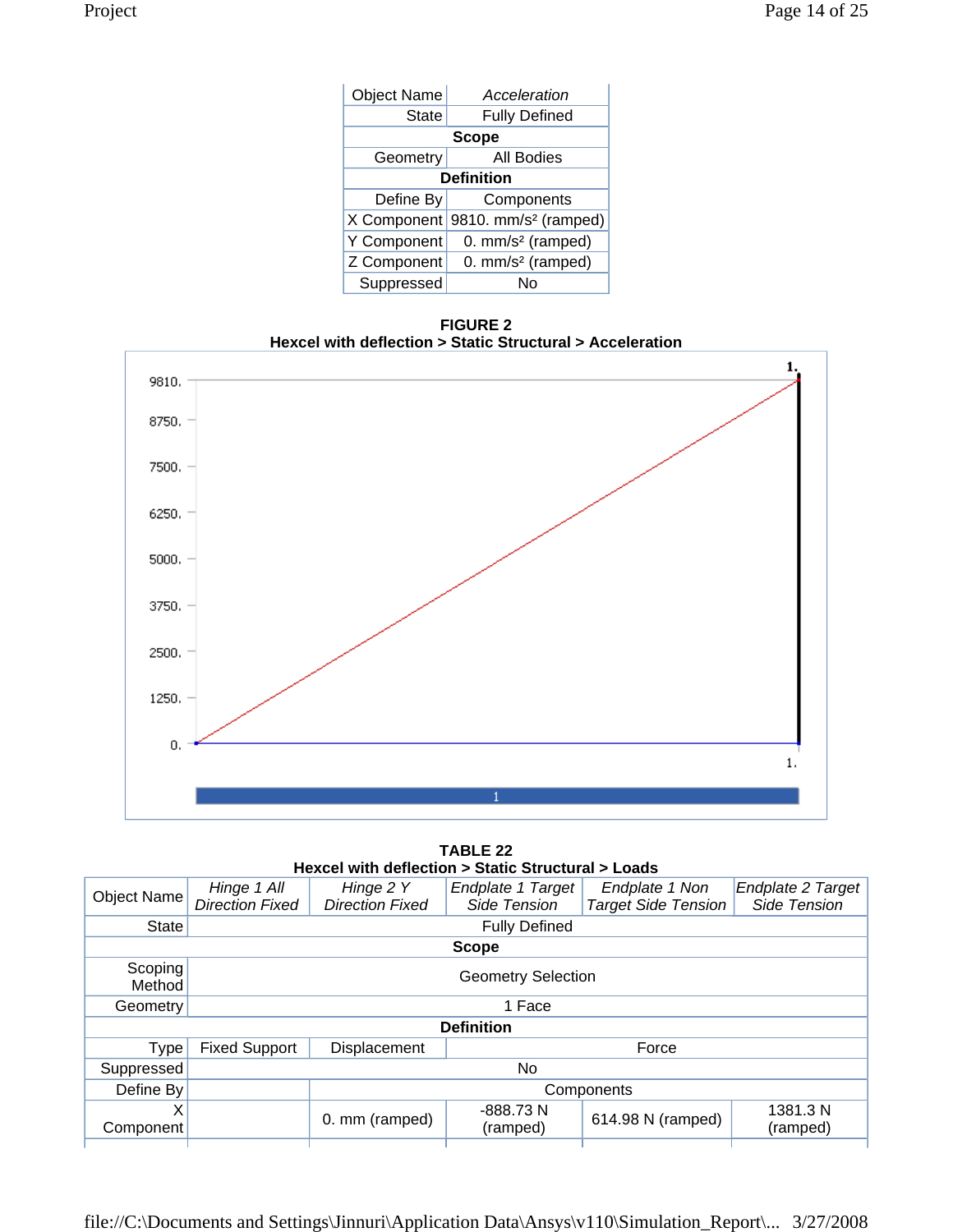| Componentl     | Free           | -1223.2 N<br>(ramped) | $-1381.3$ N (ramped) | 614.98 N<br>(ramped) |
|----------------|----------------|-----------------------|----------------------|----------------------|
| ⊦Z Component l | 0. mm (ramped) |                       | N (ramped)           |                      |

**Hexcel with deflection > Static Structural > Hinge 2 Y Direction Fixed**   $\mathbf{1}$ .  $0.5 0.375 0.25 0.125 0.$  $-0.125 -0.25 -0.375 -0.5$  $\mathbf{1}$ 

**FIGURE 3** 

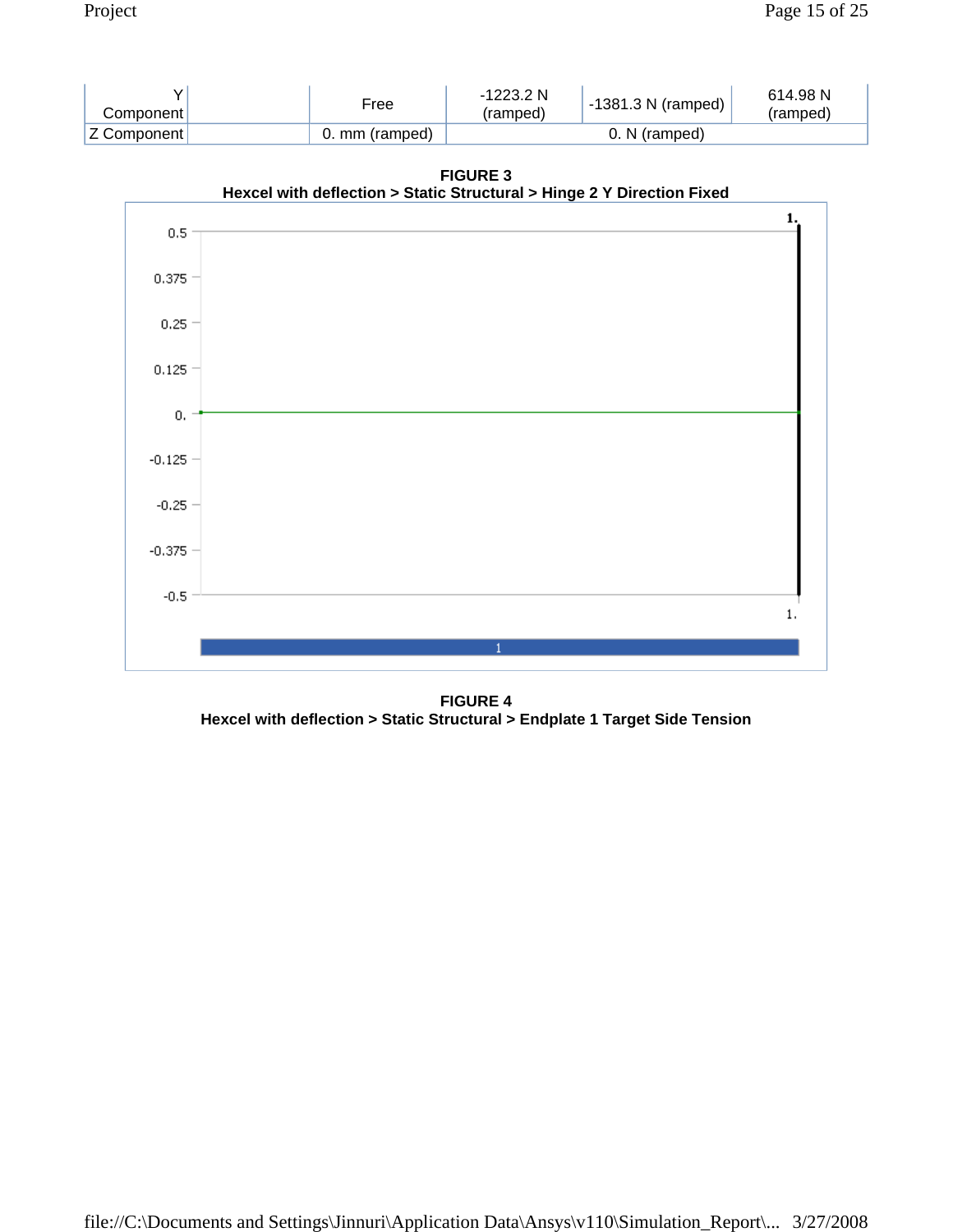

**FIGURE 5 Hexcel with deflection > Static Structural > Endplate 1 Non Target Side Tension** 



**FIGURE 6 Hexcel with deflection > Static Structural > Endplate 2 Target Side Tension**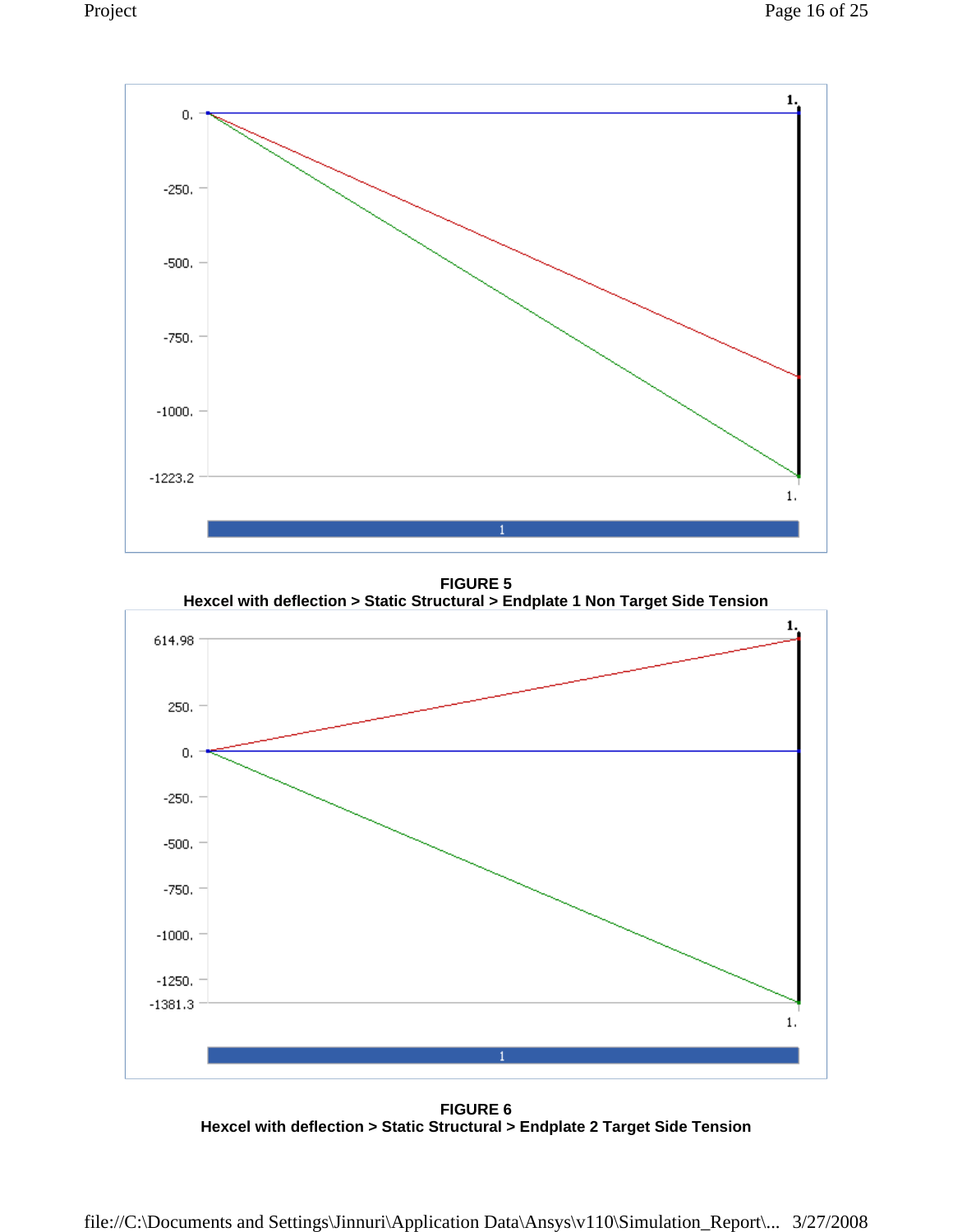

**TABLE 23 Hexcel with deflection > Static Structural > Loads** 

|                   | Object Name Endplate 2 Non Target Side Tension | <b>Ball Joint</b>    |  |  |  |
|-------------------|------------------------------------------------|----------------------|--|--|--|
| <b>State</b>      |                                                |                      |  |  |  |
|                   | <b>Scope</b>                                   |                      |  |  |  |
| Scoping Method    | <b>Geometry Selection</b>                      |                      |  |  |  |
| Geometry          | 1 Face                                         |                      |  |  |  |
| <b>Definition</b> |                                                |                      |  |  |  |
| Define By         | Components                                     |                      |  |  |  |
| <b>Type</b>       | Force                                          | <b>Fixed Support</b> |  |  |  |
| X Component       | $-1223.2$ N (ramped)                           |                      |  |  |  |
| Y Component       | 888.73 N (ramped)                              |                      |  |  |  |
| Z Component       | 0. N (ramped)                                  |                      |  |  |  |
| Suppressed        | No                                             |                      |  |  |  |

**FIGURE 7 Hexcel with deflection > Static Structural > Endplate 2 Non Target Side Tension**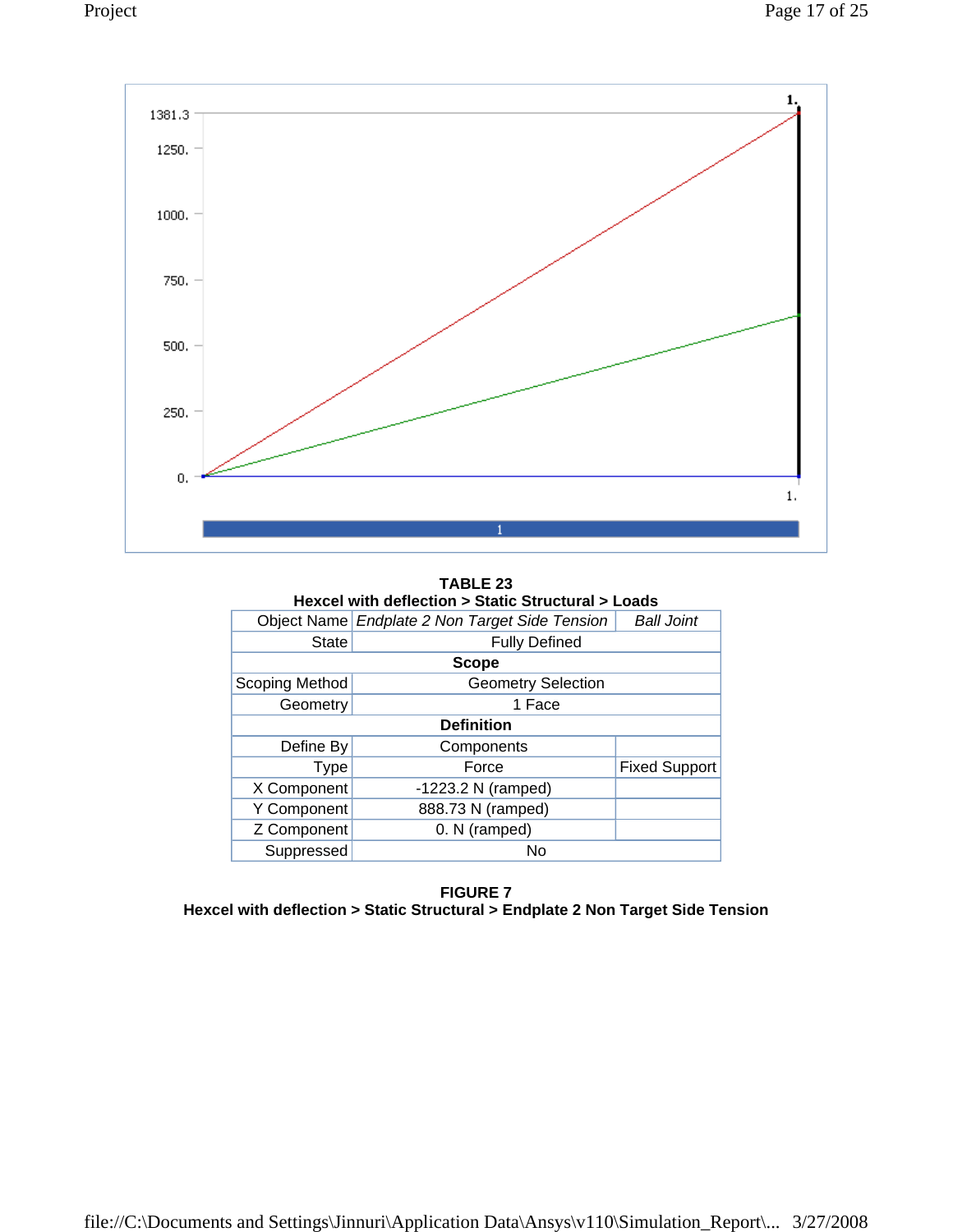



*Solution* 



| <b>TABLE 25</b>                                                              |  |
|------------------------------------------------------------------------------|--|
| Hexcel with deflection > Static Structural > Solution > Solution Information |  |

| www.composition.com/www.composition.com/www.com/www.com/www.com/www.com/www.com/ |                                  |  |
|----------------------------------------------------------------------------------|----------------------------------|--|
|                                                                                  | Object Name Solution Information |  |
| State                                                                            | Solved                           |  |
| <b>Solution Information</b>                                                      |                                  |  |
| Solution Output                                                                  | Solver Output                    |  |

| <b>Solution Output</b>   | <b>Solver Output</b> |
|--------------------------|----------------------|
| Newton-Raphson Residuals |                      |
| Update Interval          | $2.5$ s              |
| <b>Display Points</b>    | Αll                  |

| TABLE 26<br>Hexcel with deflection > Static Structural > Solution > Results |             |               |               |               |
|-----------------------------------------------------------------------------|-------------|---------------|---------------|---------------|
|                                                                             | Total       | x Directional | y Directional | z Directional |
| Object Name                                                                 | Deformation | Deformation   | Deformation   | Deformation   |
| <b>State</b><br>Solved                                                      |             |               |               |               |
| <b>Scope</b>                                                                |             |               |               |               |
| All Bodies<br>Geometry                                                      |             |               |               |               |
| <b>Definition</b>                                                           |             |               |               |               |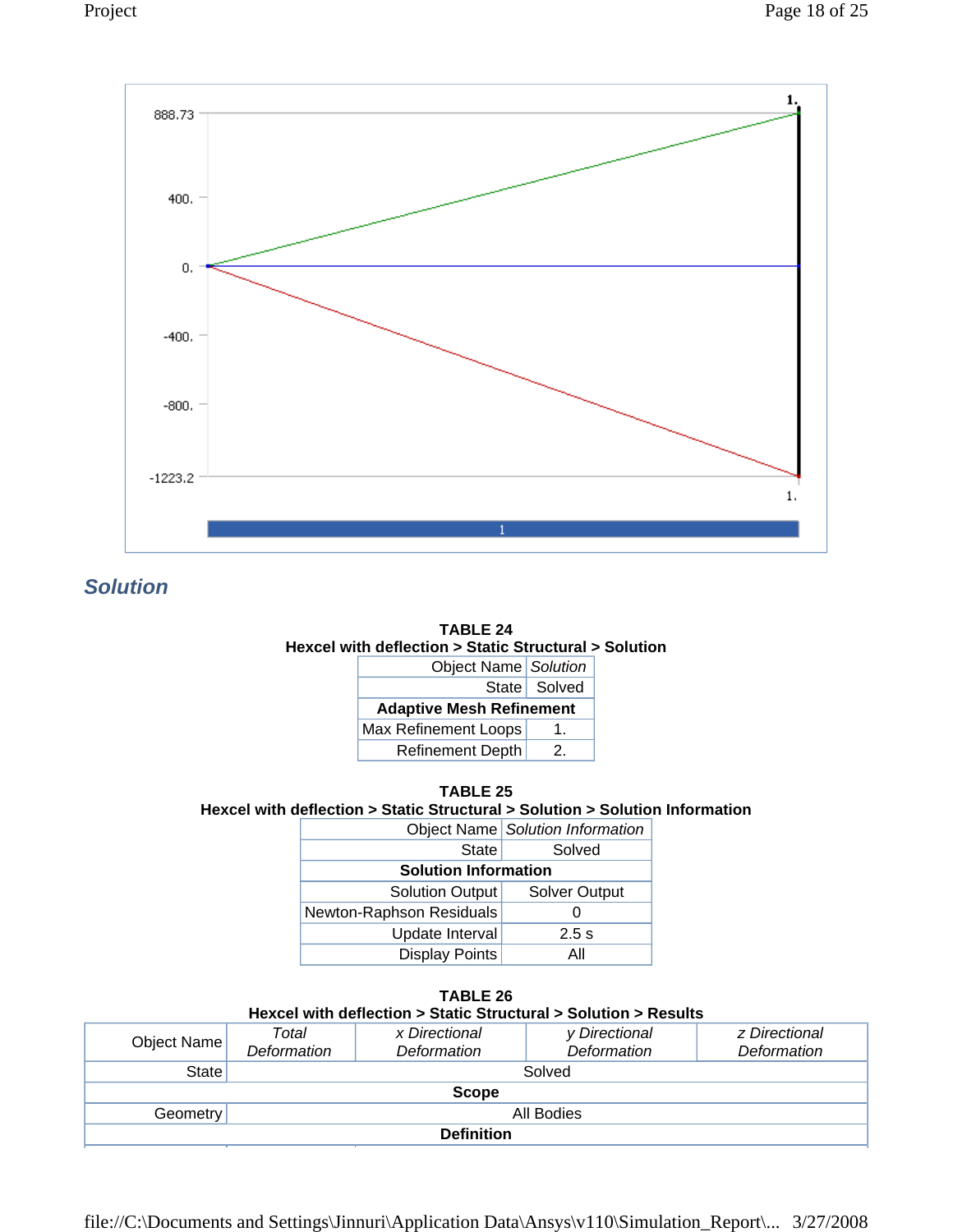| <b>Type</b>                  | Total<br>Deformation | Directional Deformation                   |                   |                  |
|------------------------------|----------------------|-------------------------------------------|-------------------|------------------|
| Display Time                 | 0.40293 s            | End Time                                  |                   |                  |
| Orientation                  |                      | X Axis                                    | Y Axis            | Z Axis           |
|                              |                      | <b>Results</b>                            |                   |                  |
| Minimum                      | $0.$ mm              | $-6.0651e-002$ mm                         | $-9.9818e-003$ mm | -2.5785e-002 mm  |
| <b>Maximum</b>               | 6.5459e-002 mm       | 8.4139e-003 mm                            | 1.1103e-002 mm    | 1.4604e-002 mm   |
| Minimum Occurs<br>On.        | top hinge area2      | rod <sub>6</sub><br>endplate $(1)$ 2 of 3 |                   | rod <sub>5</sub> |
| <b>Maximum Occurs</b><br>On. | rod <sub>6</sub>     | endplate $(2)$ 2 of 2<br>back plate       |                   |                  |
| <b>Information</b>           |                      |                                           |                   |                  |
| Time                         | 1. s                 |                                           |                   |                  |
| Load Step                    |                      |                                           |                   |                  |
| Substep                      |                      |                                           |                   |                  |
| <b>Iteration Number</b>      |                      |                                           |                   |                  |

**FIGURE 8 Hexcel with deflection > Static Structural > Solution > Total Deformation > Figure** 



**FIGURE 9 Hexcel with deflection > Static Structural > Solution > x Directional Deformation > Figure**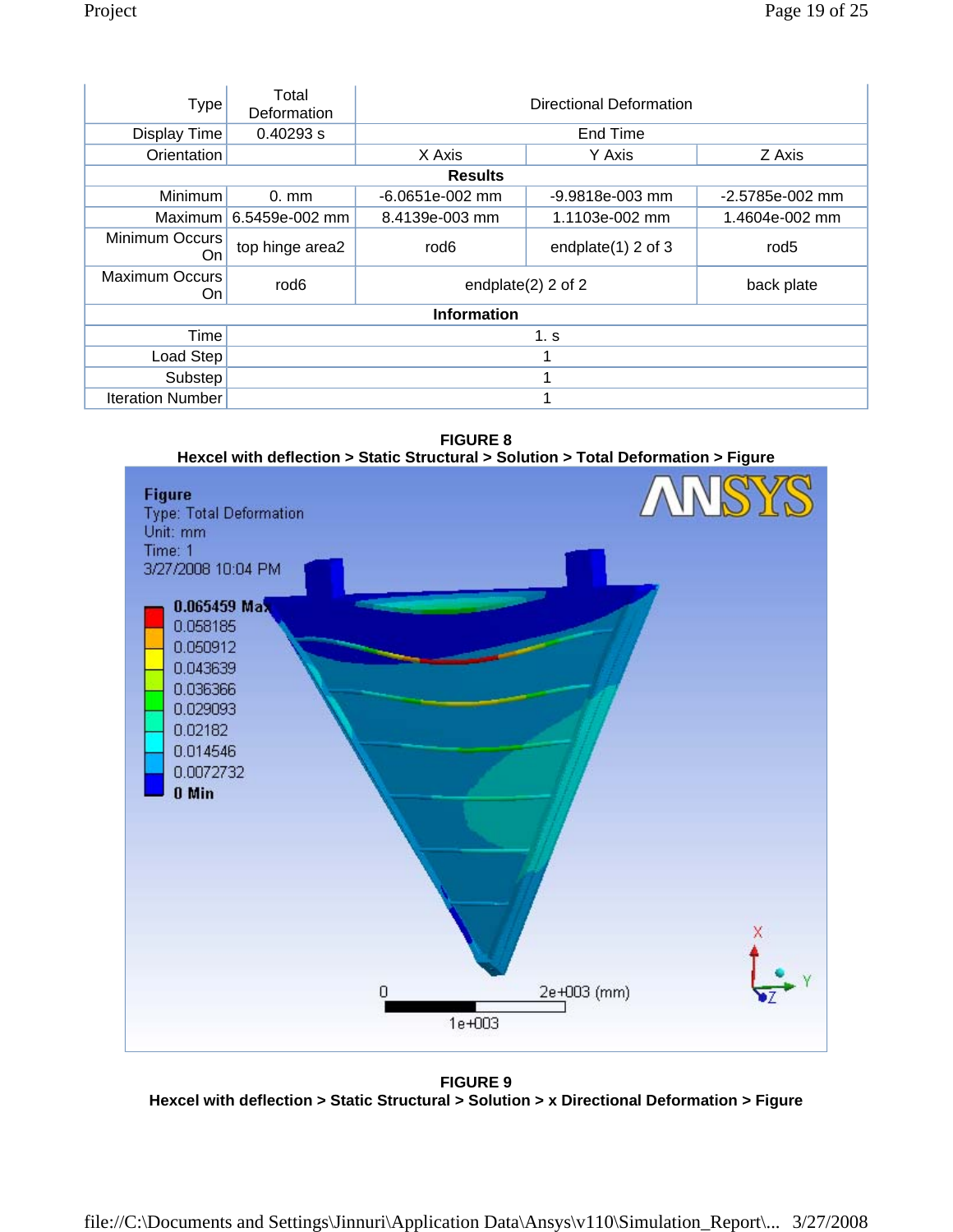

**FIGURE 10 Hexcel with deflection > Static Structural > Solution > y Directional Deformation > Figure**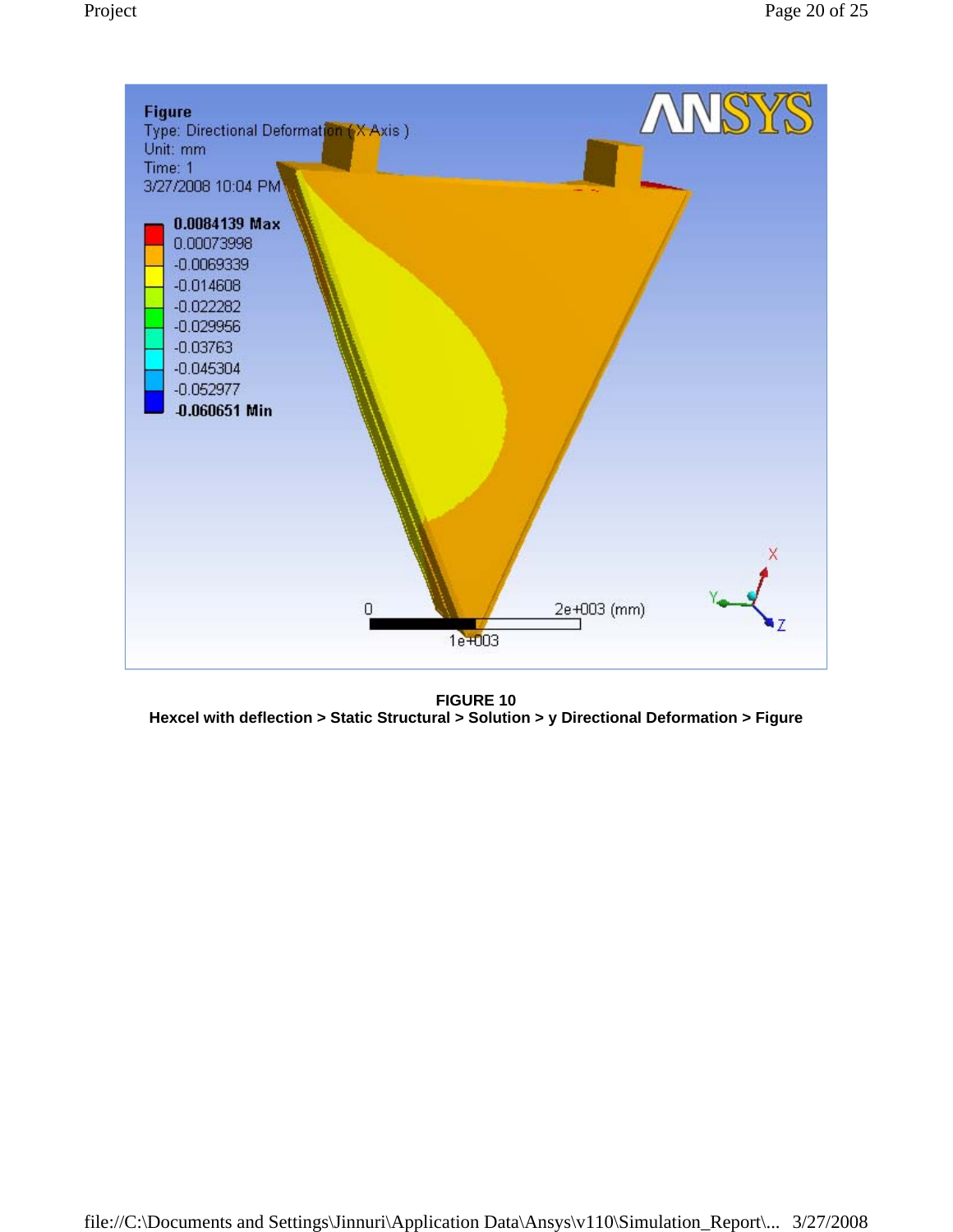

**FIGURE 11 Hexcel with deflection > Static Structural > Solution > z Directional Deformation > Figure**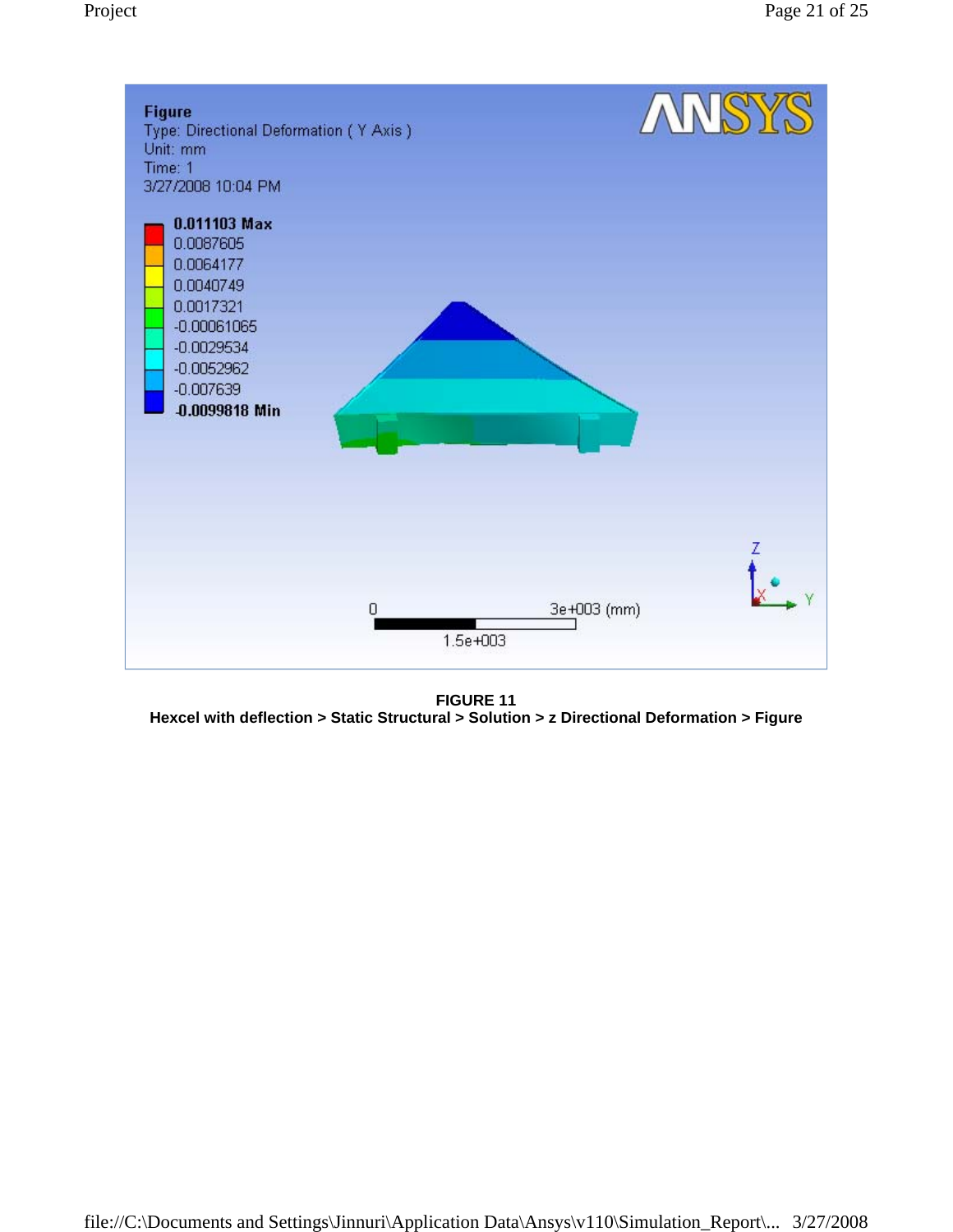

## **Material Data**

## *Polyurethane*

| <b>TABLE 27</b><br><b>Polyurethane &gt; Constants</b> |                                        |  |  |
|-------------------------------------------------------|----------------------------------------|--|--|
| <b>Structural</b>                                     |                                        |  |  |
| Young's Modulus                                       | 9751.9 MPa                             |  |  |
| Poisson's Ratio                                       | 0.3                                    |  |  |
|                                                       | Density $2.4e$ -007 kg/mm <sup>3</sup> |  |  |
| $0.1\degree$ C<br><b>Thermal Expansion</b>            |                                        |  |  |
| <b>Thermal</b>                                        |                                        |  |  |
| <b>Thermal Conductivity</b>                           | $0.$ W/mm $\cdot ^{\circ}$ C           |  |  |
| <b>Specific Heat</b>                                  | 0. $J/kg \,^{\circ}C$                  |  |  |
| <b>Electromagnetics</b>                               |                                        |  |  |
| <b>Relative Permeability</b>                          | 0.                                     |  |  |
| Resistivity                                           | 0. Ohm·mm                              |  |  |

## *Carbon Fiber*

#### **TABLE 28**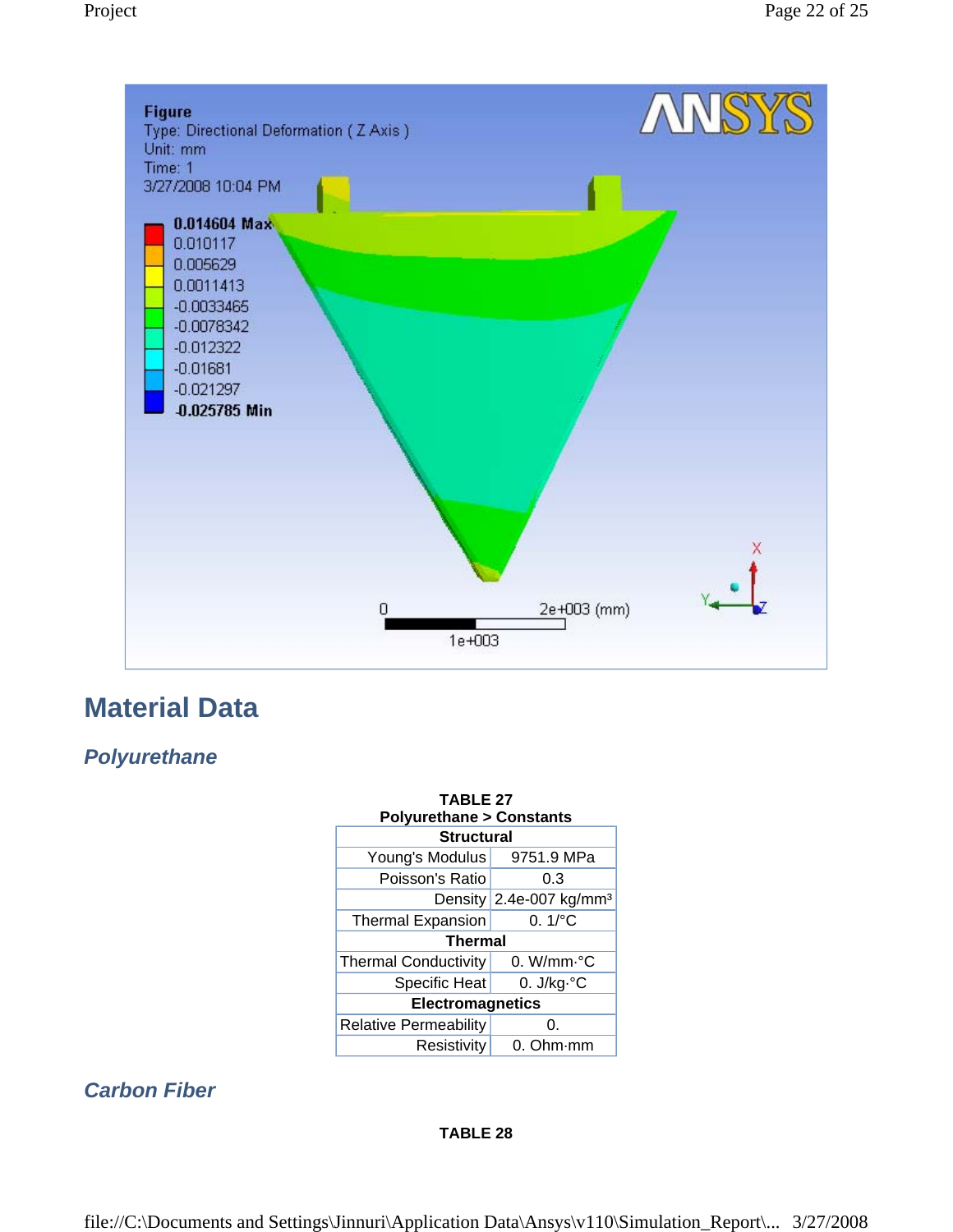| <b>Carbon Fiber &gt; Constants</b>               |                                       |  |
|--------------------------------------------------|---------------------------------------|--|
| <b>Structural</b>                                |                                       |  |
| Young's Modulus                                  | 1.5e+005 MPa                          |  |
| Poisson's Ratio                                  | 0.3                                   |  |
|                                                  | Density $5.8e-007$ kg/mm <sup>3</sup> |  |
| $0.1$ <sup>o</sup> C<br><b>Thermal Expansion</b> |                                       |  |
| <b>Thermal</b>                                   |                                       |  |
| <b>Thermal Conductivity</b>                      | 0. W/mm $\cdot$ °C                    |  |
| <b>Specific Heat</b>                             | 0. $J/kg \,^{\circ}C$                 |  |
| <b>Electromagnetics</b>                          |                                       |  |
| <b>Relative Permeability</b>                     | 0.                                    |  |
| Resistivity                                      | $0.$ Ohm $\cdot$ mm                   |  |

## *Hexcel sheet*

| <b>TABLE 29</b>                    |                                        |  |  |
|------------------------------------|----------------------------------------|--|--|
| <b>Hexcel sheet &gt; Constants</b> |                                        |  |  |
| <b>Structural</b>                  |                                        |  |  |
|                                    | Young's Modulus   1.4805e+005 MPa      |  |  |
| Poisson's Ratio                    | 0.3                                    |  |  |
|                                    | Density 2.8833e-008 kg/mm <sup>3</sup> |  |  |
| <b>Thermal Expansion</b>           | $0.1$ <sup>o</sup> C                   |  |  |
| <b>Thermal</b>                     |                                        |  |  |
| <b>Thermal Conductivity</b>        | 0. W/mm.°C                             |  |  |
| <b>Specific Heat</b>               | 0. $J/kg \,^{\circ}C$                  |  |  |
| <b>Electromagnetics</b>            |                                        |  |  |
| <b>Relative Permeability</b>       | 0.                                     |  |  |
| Resistivity                        | 0. Ohm mm                              |  |  |

## *Structural Steel*

| <b>TABLE 30</b>                        |                              |  |
|----------------------------------------|------------------------------|--|
| <b>Structural Steel &gt; Constants</b> |                              |  |
| <b>Structural</b>                      |                              |  |
| Young's Modulus                        | 2.e+005 MPa                  |  |
| Poisson's Ratio                        | 0.3                          |  |
| Density                                | 7.85e-006 kg/mm <sup>3</sup> |  |
| <b>Thermal Expansion</b>               | 1.2e-005 1/°C                |  |
| <b>Tensile Yield Strength</b>          | 250. MPa                     |  |
| <b>Compressive Yield Strength</b>      | 250. MPa                     |  |
| <b>Tensile Ultimate Strength</b>       | 460. MPa                     |  |
| <b>Compressive Ultimate Strength</b>   | 0. MPa                       |  |
| Thermal                                |                              |  |
| <b>Thermal Conductivity</b>            | 6.05e-002 W/mm.°C            |  |
| Specific Heat                          | 434. J/kg.°C                 |  |
| <b>Electromagnetics</b>                |                              |  |
| <b>Relative Permeability</b>           | 10000                        |  |
| <b>Resistivity</b>                     | $1.7e-004$ Ohm $\cdot$ mm    |  |

#### **FIGURE 12 Structural Steel > Alternating Stress**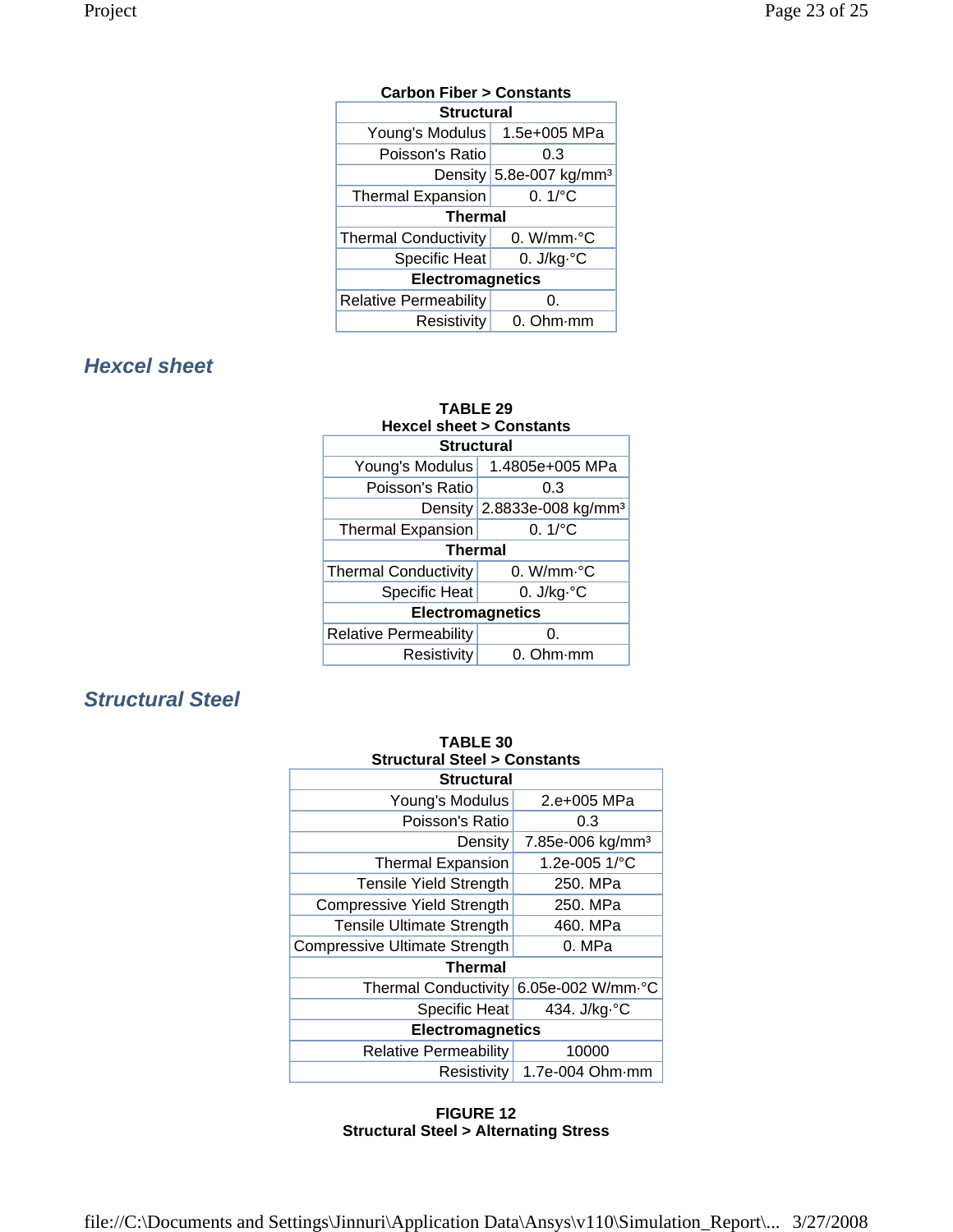





**TABLE 33 Structural Steel > Alternating Stress > Alternating Stress vs. Cycles** 

| Cycles          | <b>Alternating Stress MPa</b> |
|-----------------|-------------------------------|
| 10 <sub>1</sub> | 3999.                         |
| 20.             | 2827.                         |
| 50.             | 1896.                         |
| 100.            | 1413.                         |
| 200.            | 1069.                         |
| 2000.           | 441.                          |
| 10000           | 262.                          |
| 20000           | 214.                          |
| $1. e + 005$    | 138.                          |
| $2.e+005$       | 114.                          |
| $1. e + 006$    | 86.2                          |

**FIGURE 13 Structural Steel > Strain-Life Parameters**